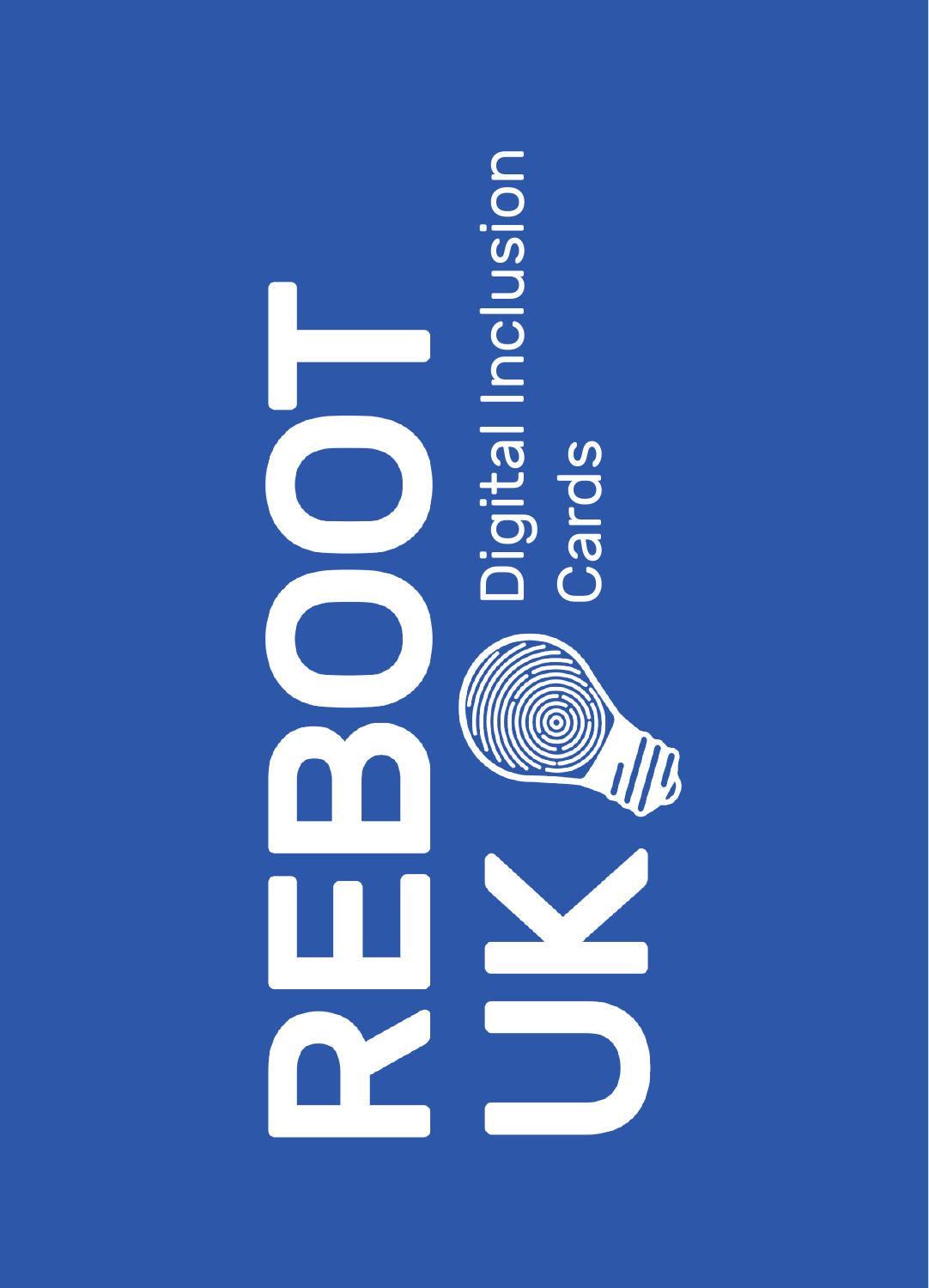### Digital Inclusion Cards

The cards were developed by Good Things Foundation in partnership with Mind and Homeless Link.

This partnership is part of the Reboot UK programme, funded by The National Lottery Community Fund.

Reboot UK is a digital skills programme for multiply excluded individuals, focused especially on people affected by homelessness and mental health problems.

The project is building a network of organisations and people who are sharing the skills and confidence people need to get online, giving them greater choice and control over their lives.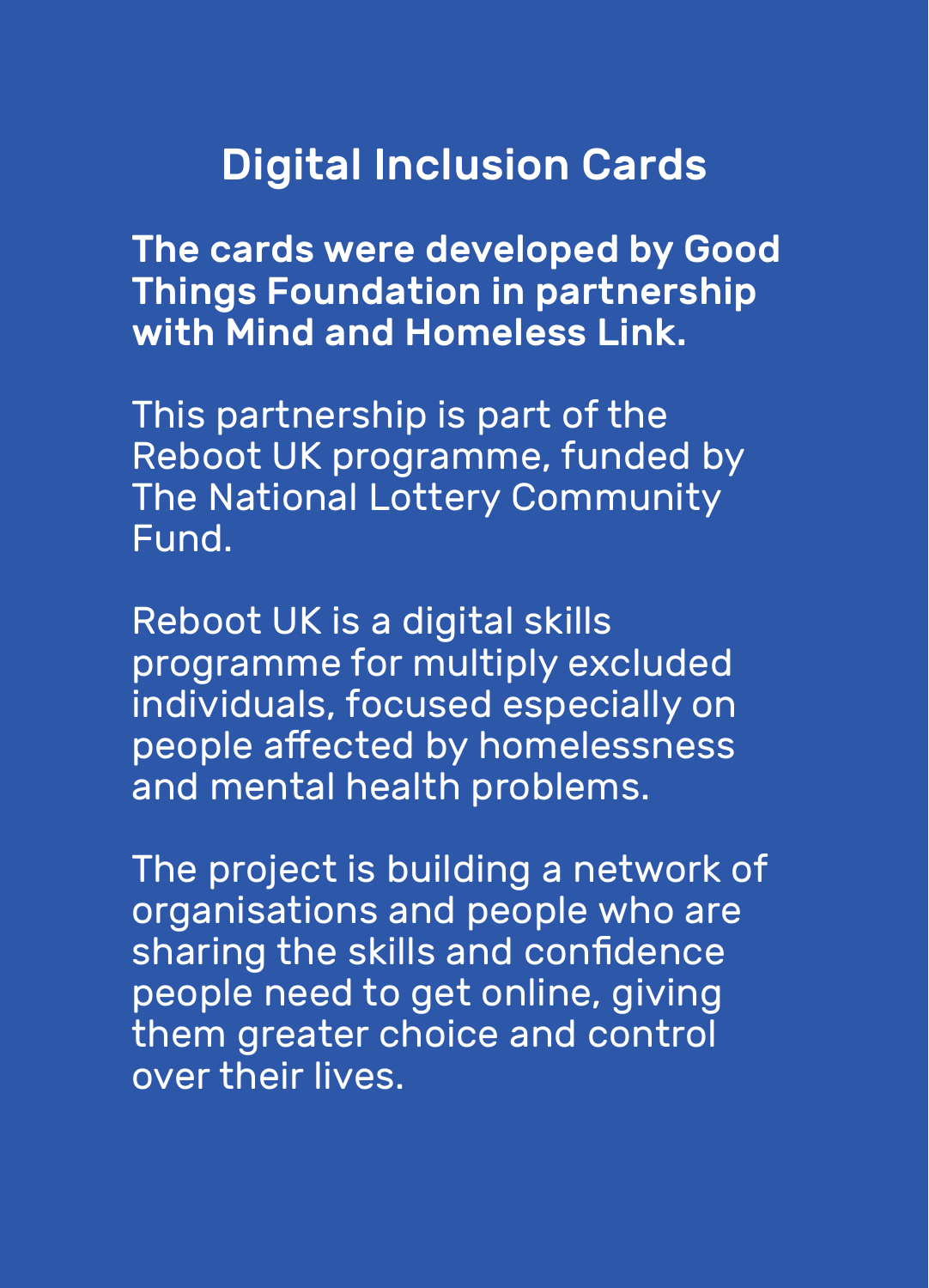### What are the digital inclusion cards?

These co-designed cards provide creative and inclusive ways of helping people to improve their digital skills.

Each card explains the benefits of an activity, the social and digital skills it supports, and suggests how you might run the activity.

The cards help digital inclusion seem less intimidating for organisations that haven't done it before. They encourage a usercentered approach to getting people to engage with technology, and increase motivation for improving digital skills.

### Who are they for?

These cards are for organisations that want to offer support to improve people's digital skills.

They're a conversation starter for a group of staff or volunteers. They demonstrate that helping people to improve their digital skills can take different forms.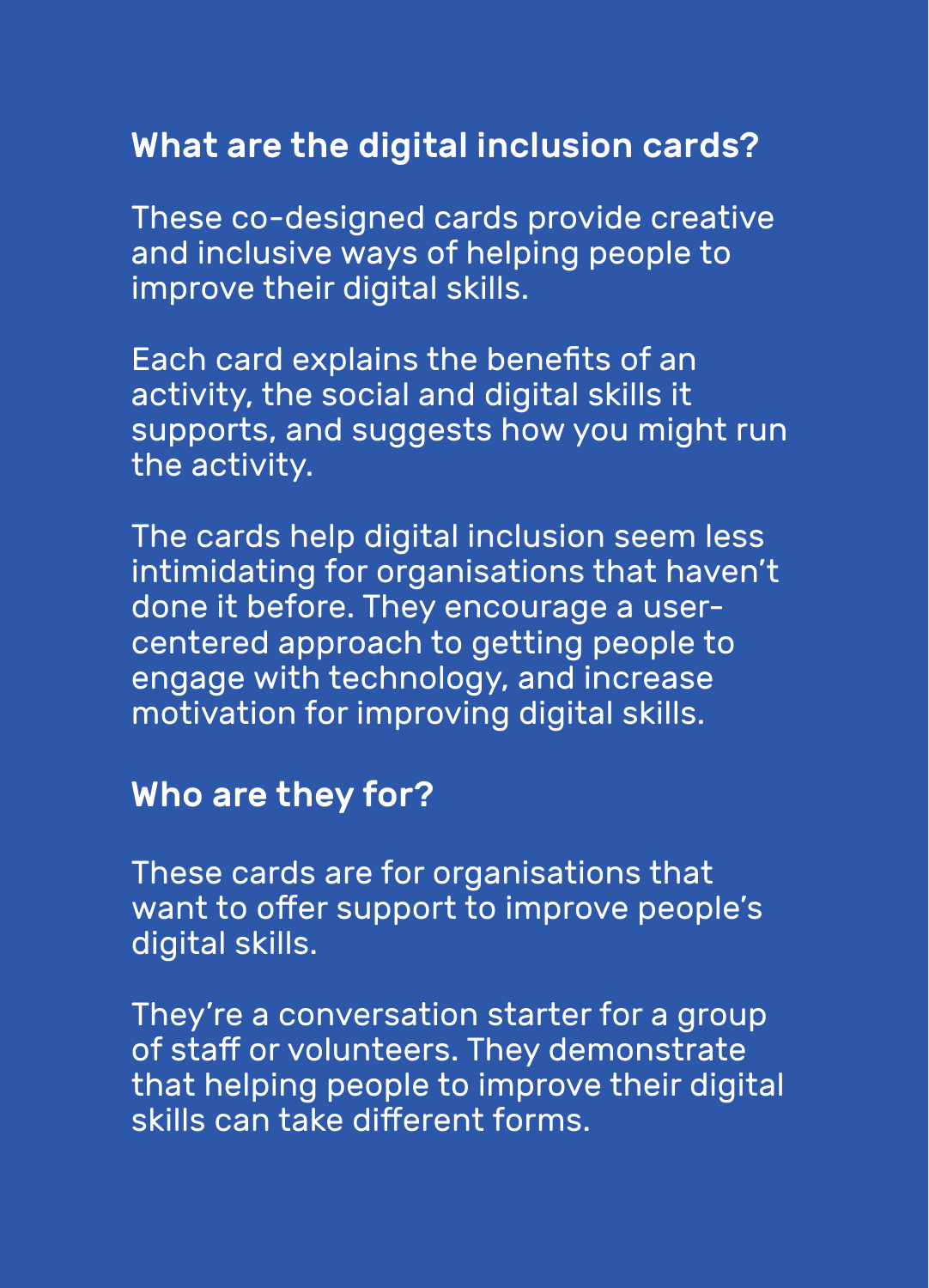The cards were developed to be used by people who will provide digital skills support, not with the end user.

### How do you use them?

Each card tells you what skills an activity can help people develop, the approximate number of facilitators required and an appropriate group size.

They're colour coded based on how easy it should be to deliver the session. Green cards should just need one or two connected devices and one facilitator. Red cards will need some specialist knowledge or equipment. Orange cards are somewhere in between.

### How could you use them?

1. Lay them out, phrase on top.

2. Ask the group to choose a couple of cards each that catch their attention.

3. Turn the cards over and talk about the activities: would they work for their customers?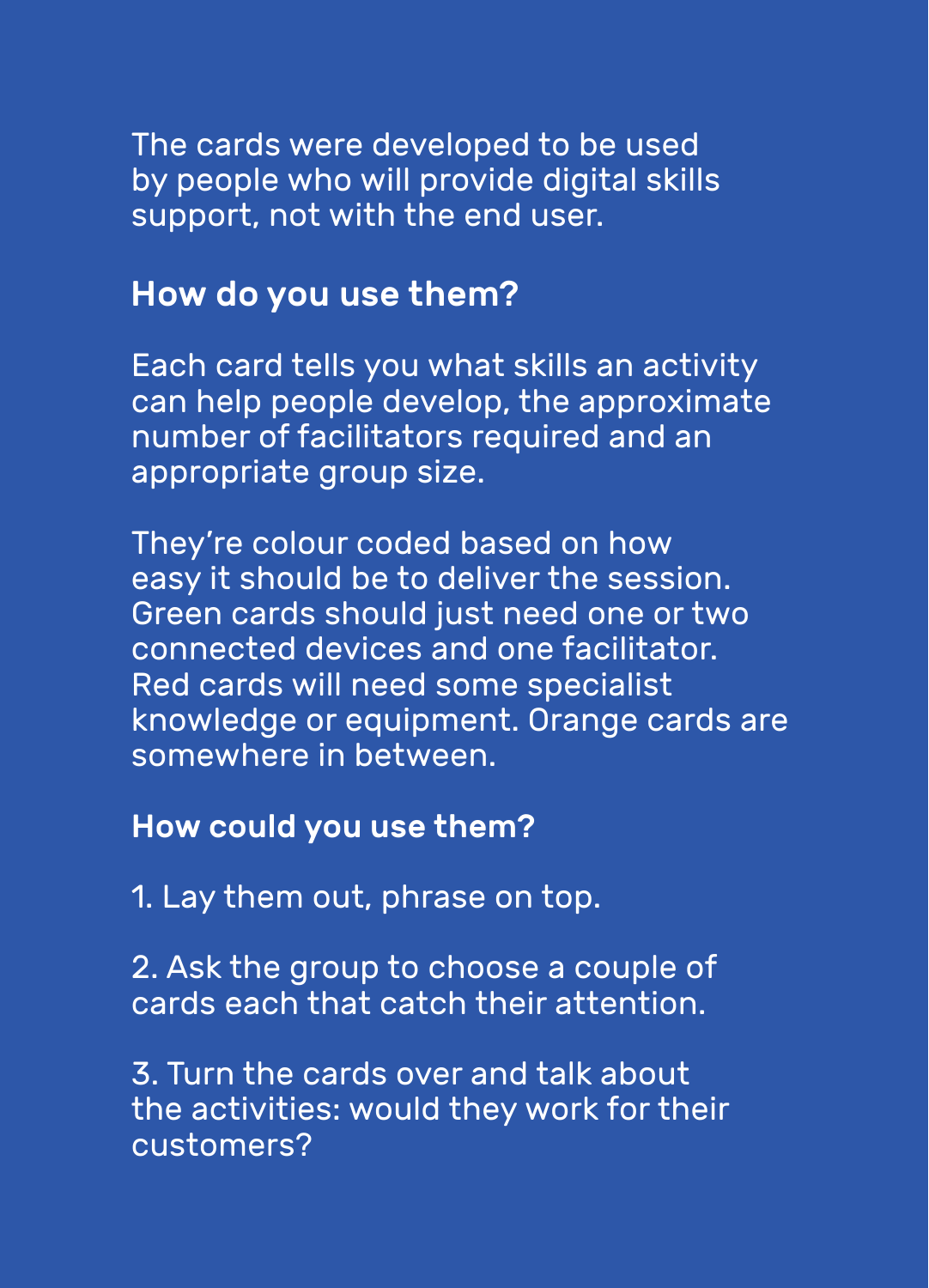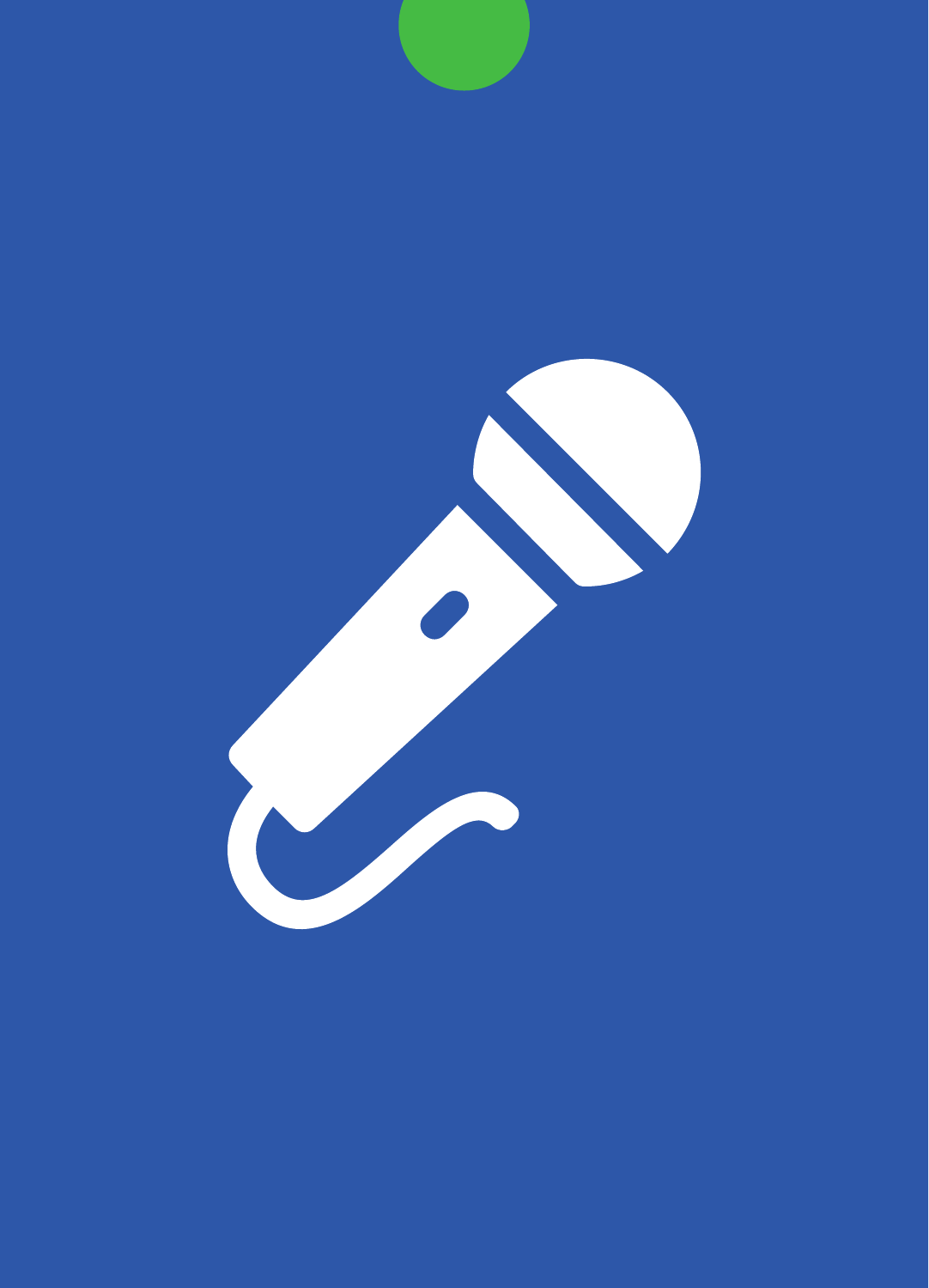## Karaoke

Singing is free and great with groups. It can help with social skills - and online searching.

You can buy a karaoke kit or just use a computer with good speakers, and there are lots of free karaoke songs online.

Creating a handout of popular songs that people can look through can help remove the digital barrier. As people gain confidence they can be encouraged to search online for songs themselves.

YouTube karaoke search: goo.gl/S1t3jj

**Participation Confidence Searching** 

Outcomes: Recommendations:

Group size: 3+ Facilitators: 1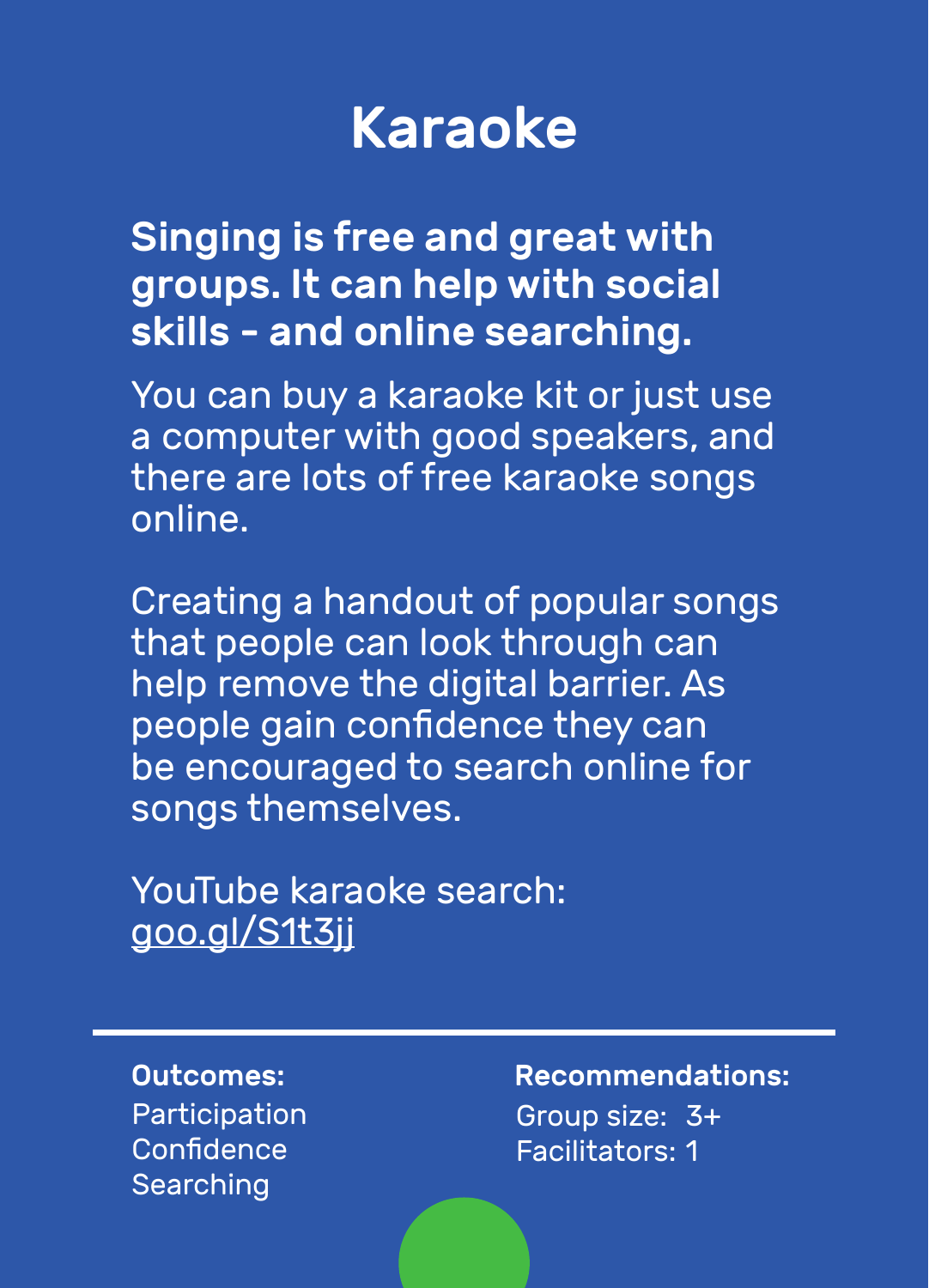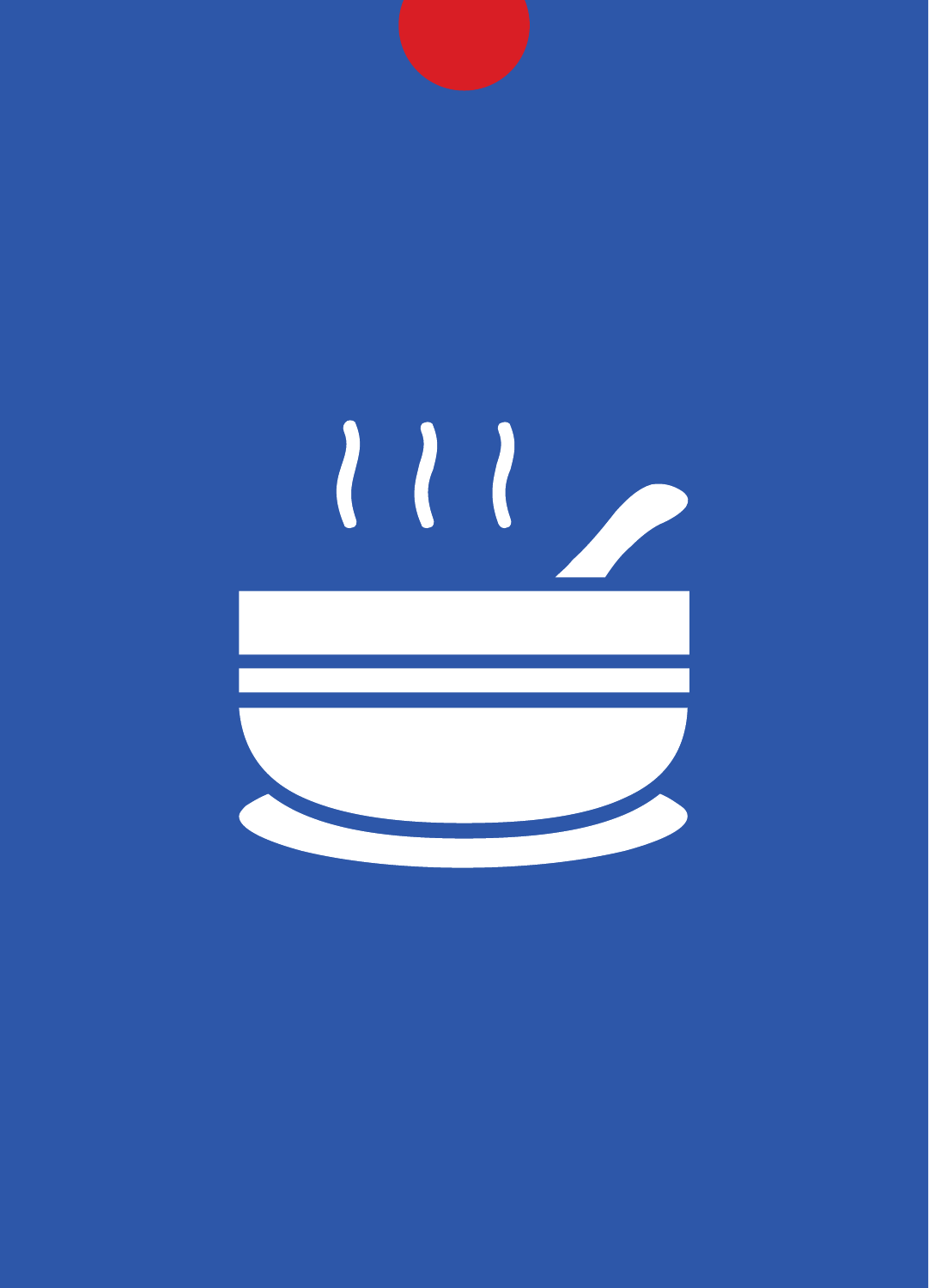# Cooking club

Preparing and cooking food as a group can help with skills for independent living, task ownership and teamwork.

At first, get people to search online for simple recipes, the ingredients they need, and even order them online. In later sessions, agree who's going to do what, so everyone has a task, then cook and eat!

Everyone handling food needs to be aware of food and personal hygiene requirements, and any food allergies.

### Search:

www.nhs.uk/change4life/recipes bbc.com/food/recipesfood.gov.uk

Transacting/numeracy Independence **Searching** 

### Outcomes: Recommendations:

Group size: 3+ Facilitators: 1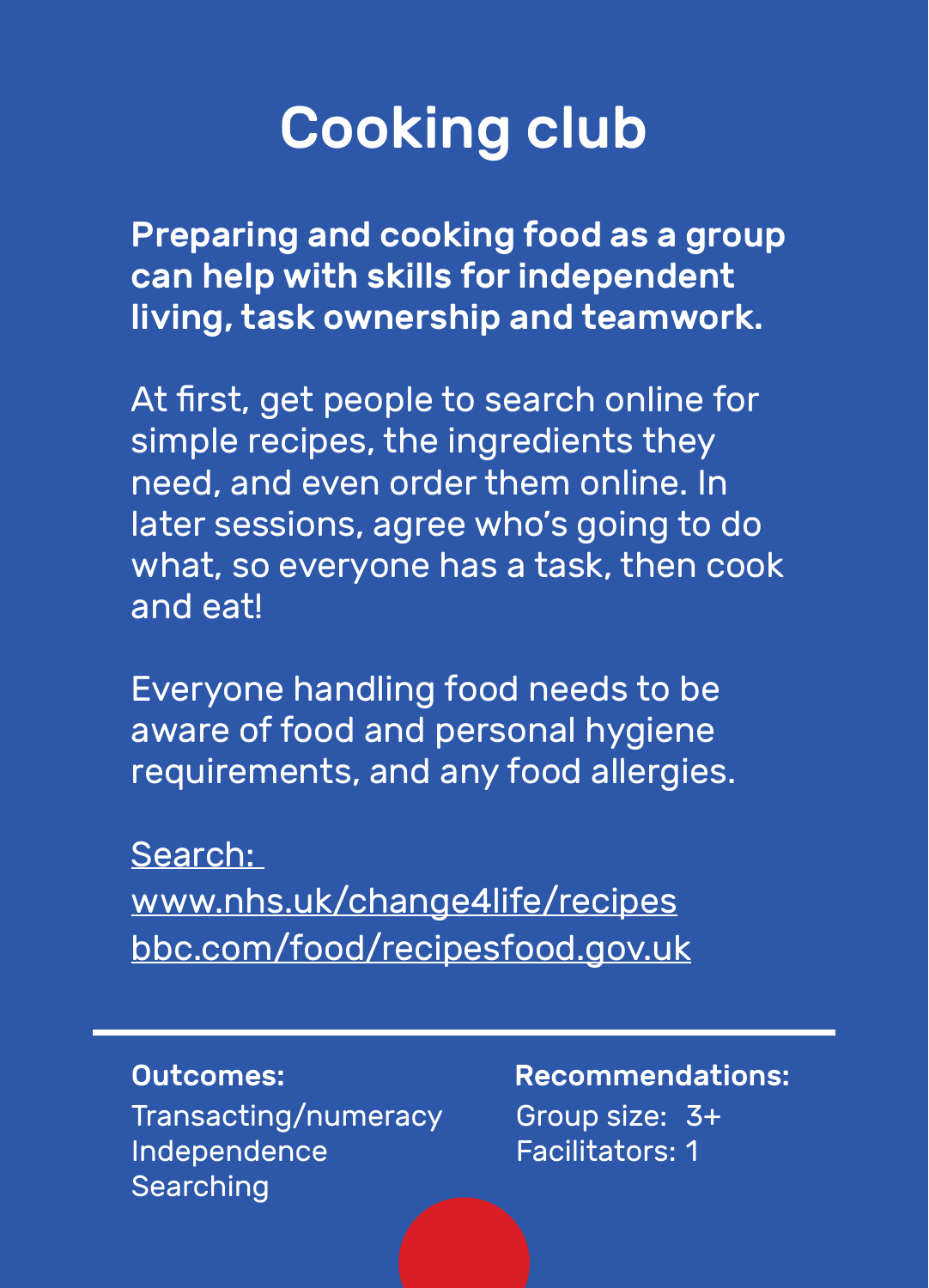

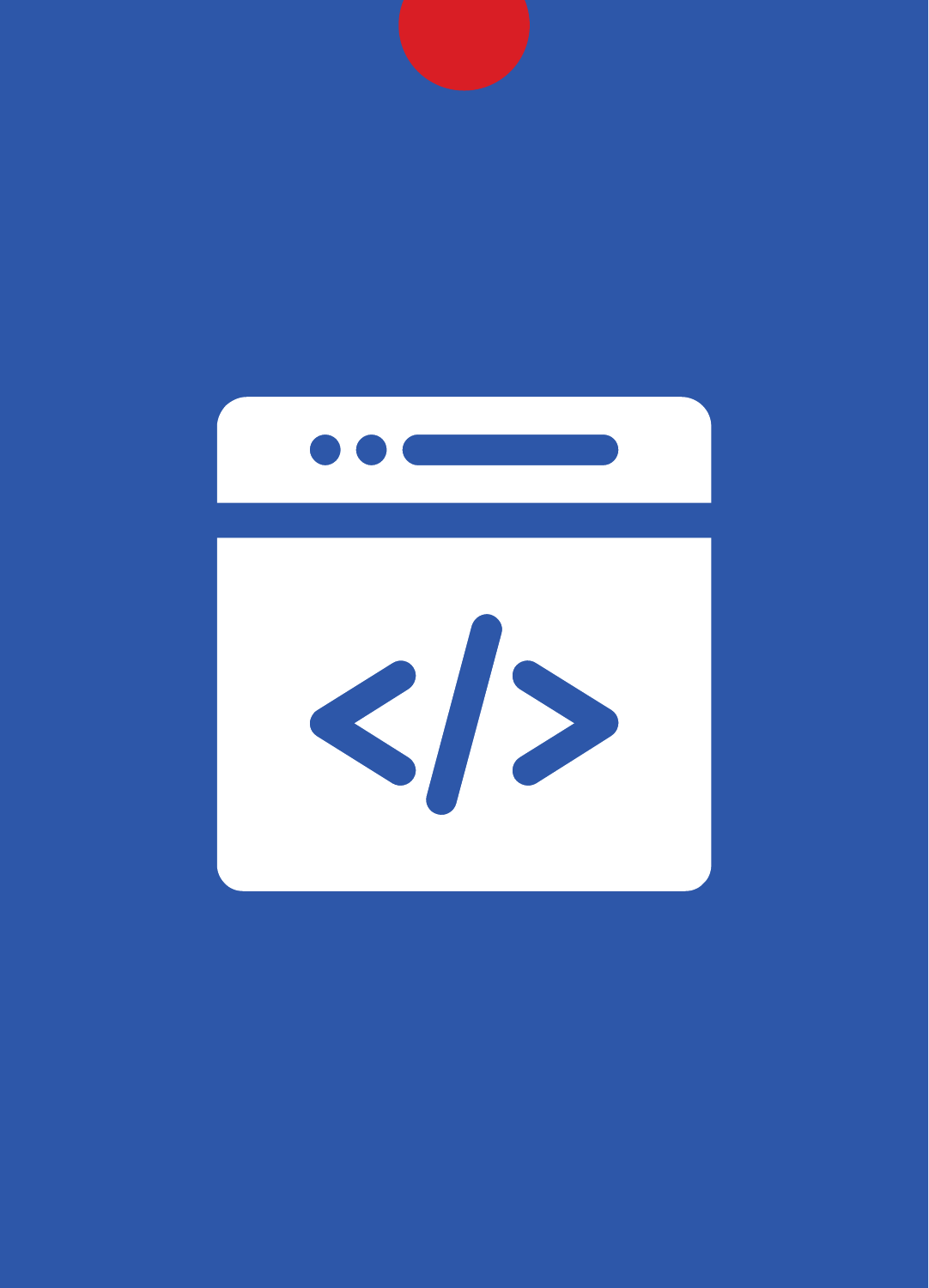# **Coding club**

Code is what makes computers do things and learning some of the basics can make using them less scary.

The Raspberry Pi - a very small, cheap computer - is a great introduction to coding. It uses a simple, user friendly coding language to get people started. In a couple of hours you can learn enough to teach a group the basics.

The website has everything you need to get going, including great introduction guides, projects and downloads.

Search: raspberrypi.org/help

Employment skills **Creativity**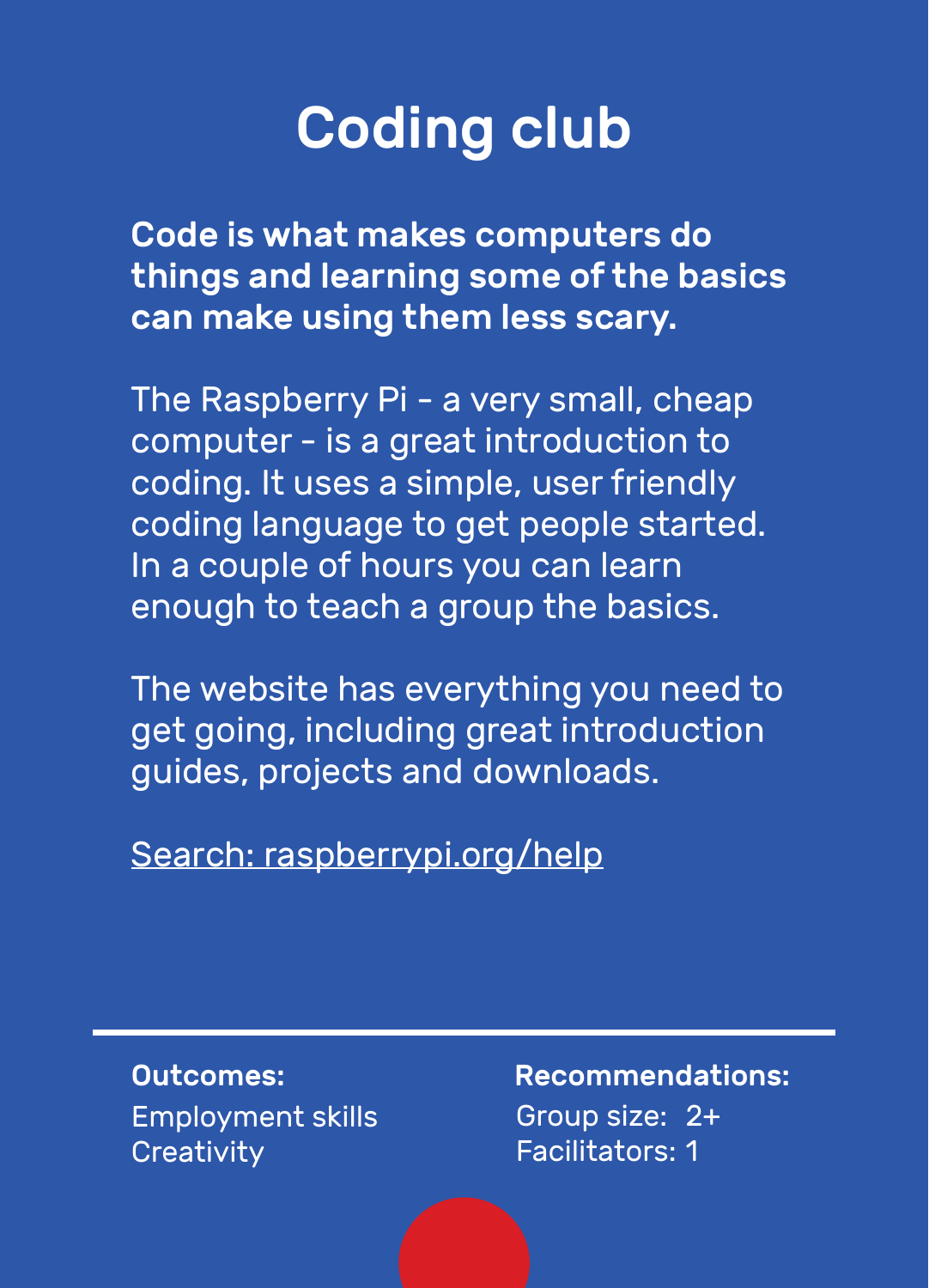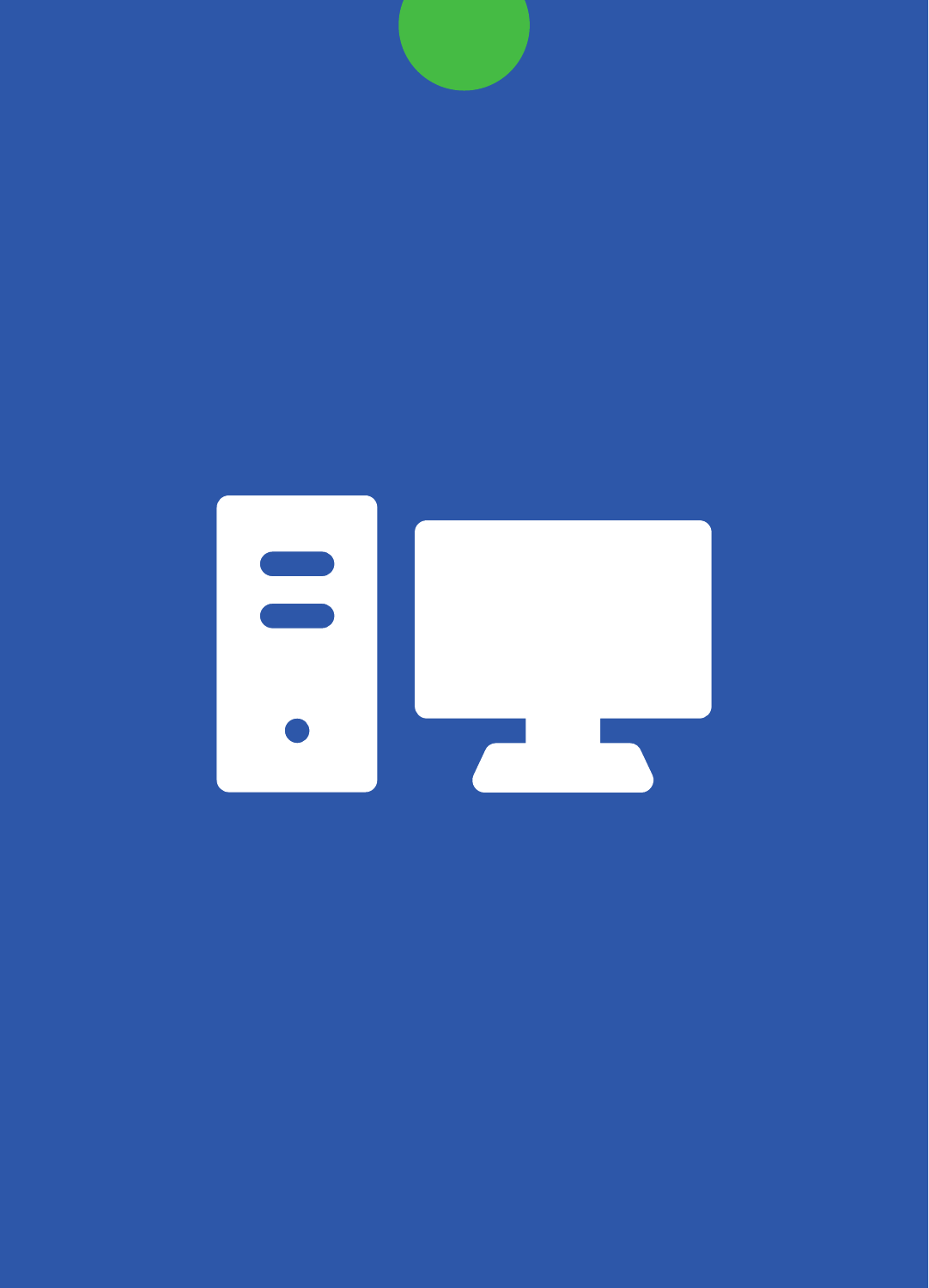## Digital drop-in

Drop-in sessions are less formal than group classes, and a great way for people to get one to one support and go at their own pace.

Set a time and day for the sessions, and tell people they don't need to book a place and there's no fixed content to cover - they can just turn up.

It's convenient for people who can't commit to a regular schedule, so some sessions may be quiet.

Providing one to one support can be more demanding the more people there are. Have some volunteers ready to help.

Basic digital skills Online problem-solving **Socialising** 

### Outcomes: Recommendations: Group size: 1+

Facilitators: 1+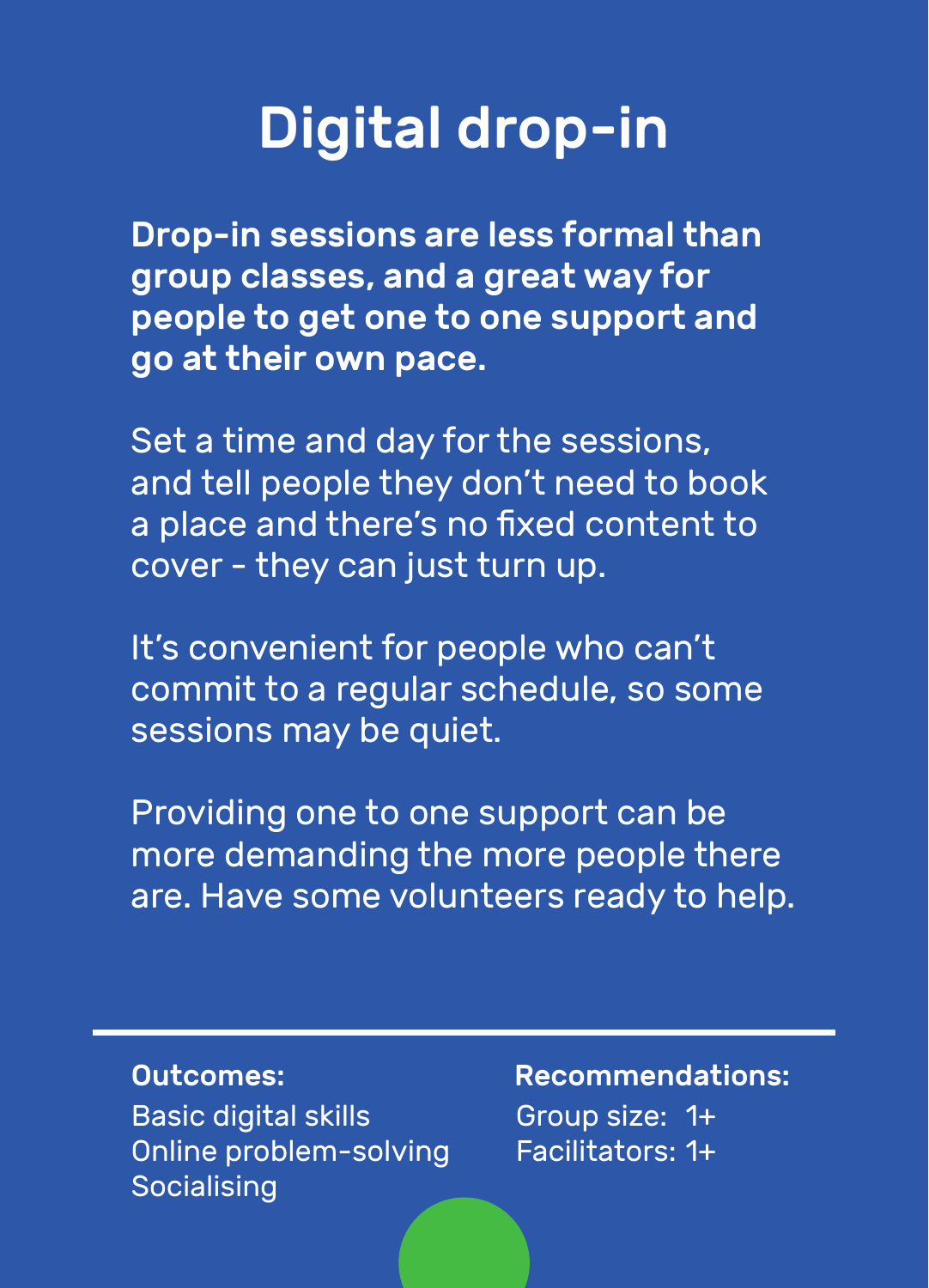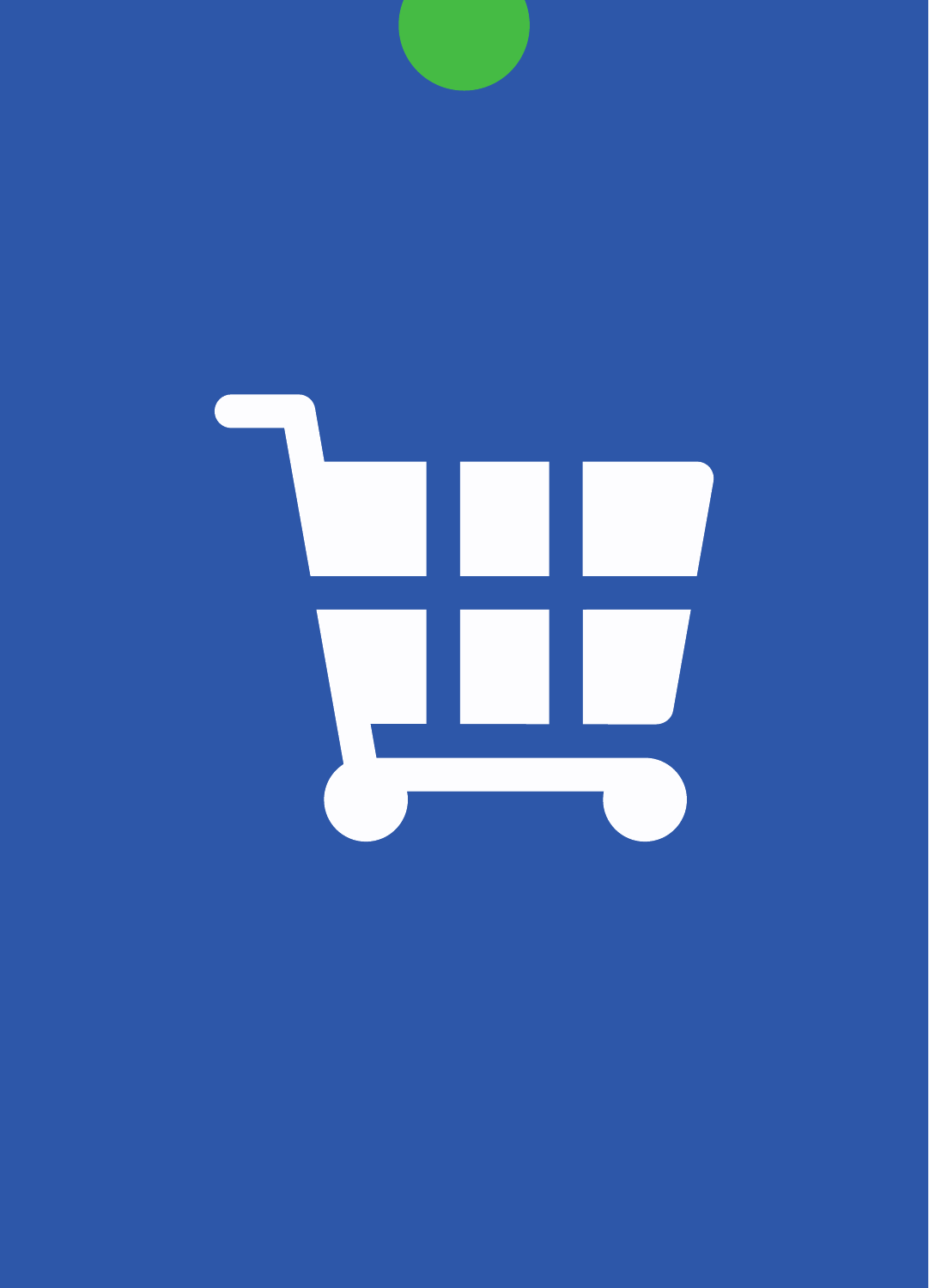# Bargain hunting

The internet makes it easy to compare prices and makes money go further.

A bargain hunt challenge can help with online searching and numeracy skills.

The product can be anything but it should be something the person can relate to, eg. coat, bicycle, smartphone.

Having a list of a few items will get them looking at a wider range of websites.

If you have a small group you could make it a collaborative session - working together to find the cheapest products, or competing against each other.

Money management Online searching **Socialising**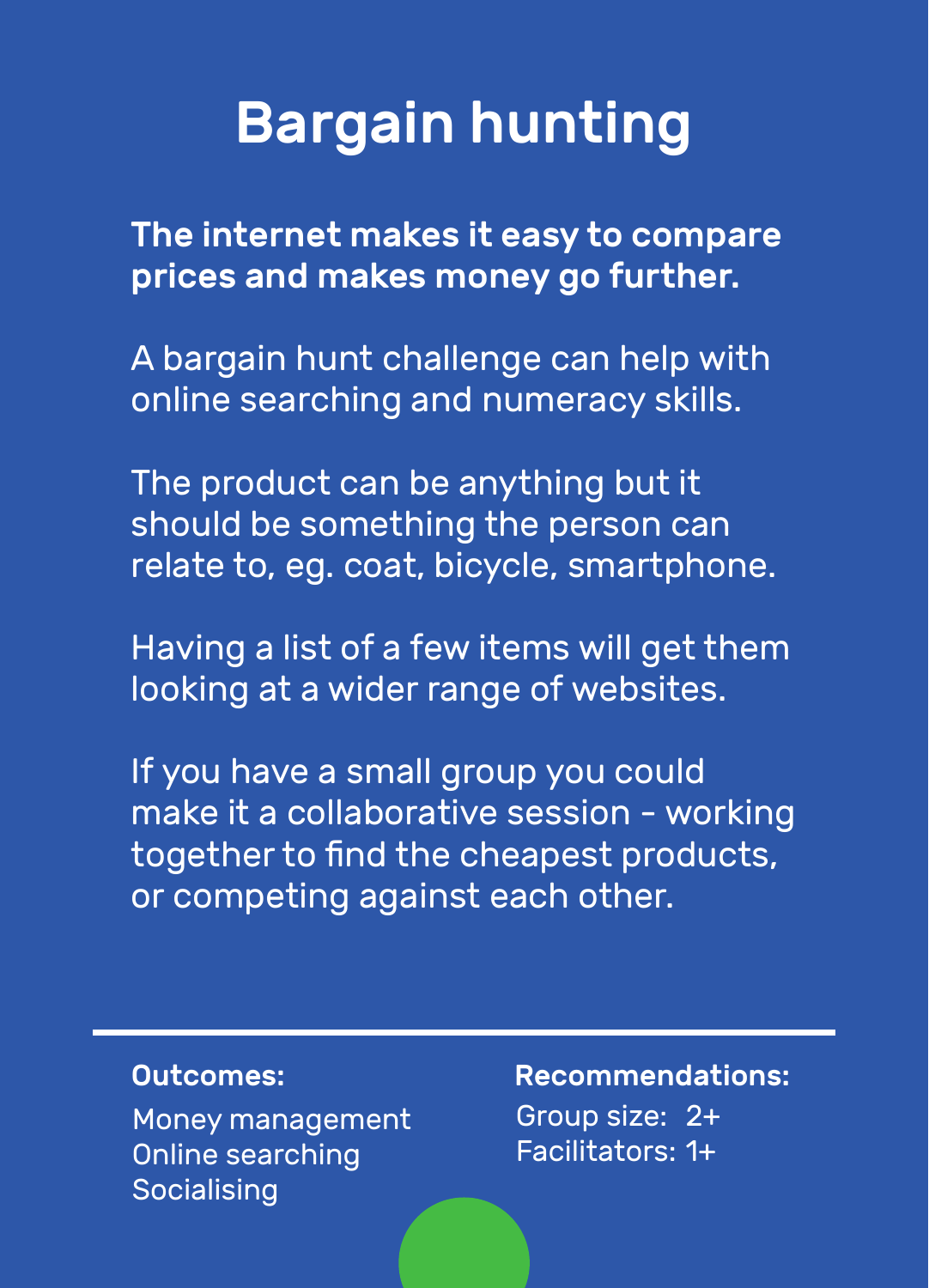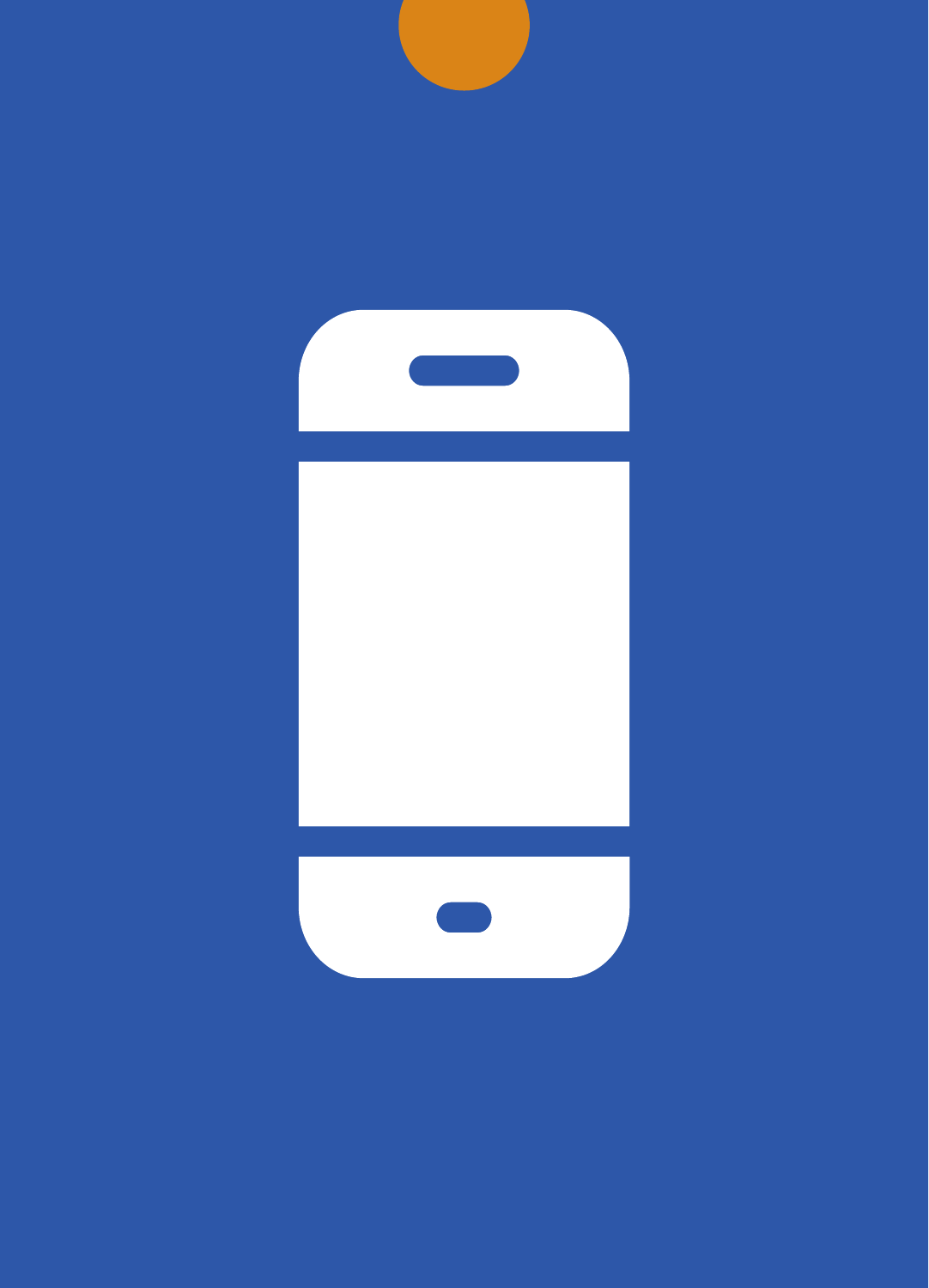### Mobile phone comparison

People with a smartphone often don't know if there's a cheaper option but there are lots of easy to use comparison sites that work for contracts and SIM only options.

This exercise can help with online searching and budgeting skills.

It also works well with people who already have a smartphone so that they can check what they're paying against what's available.

Is also good for finding cheap options for people without a phone.

www.uswitch.com/mobiles

Money management Online searching **Socialising** 

### Outcomes: Recommendations:

Group size: 2+ Facilitators: 1+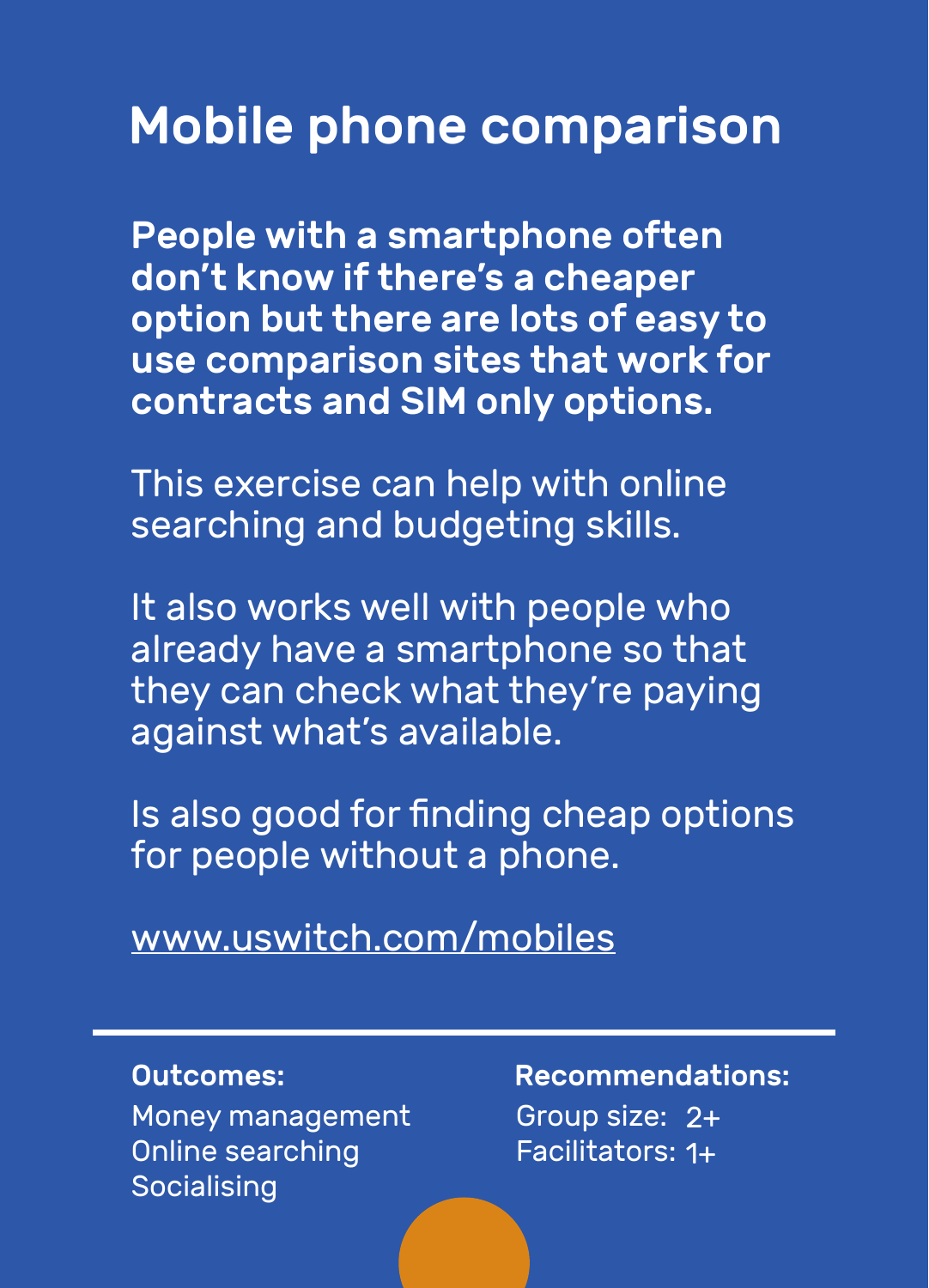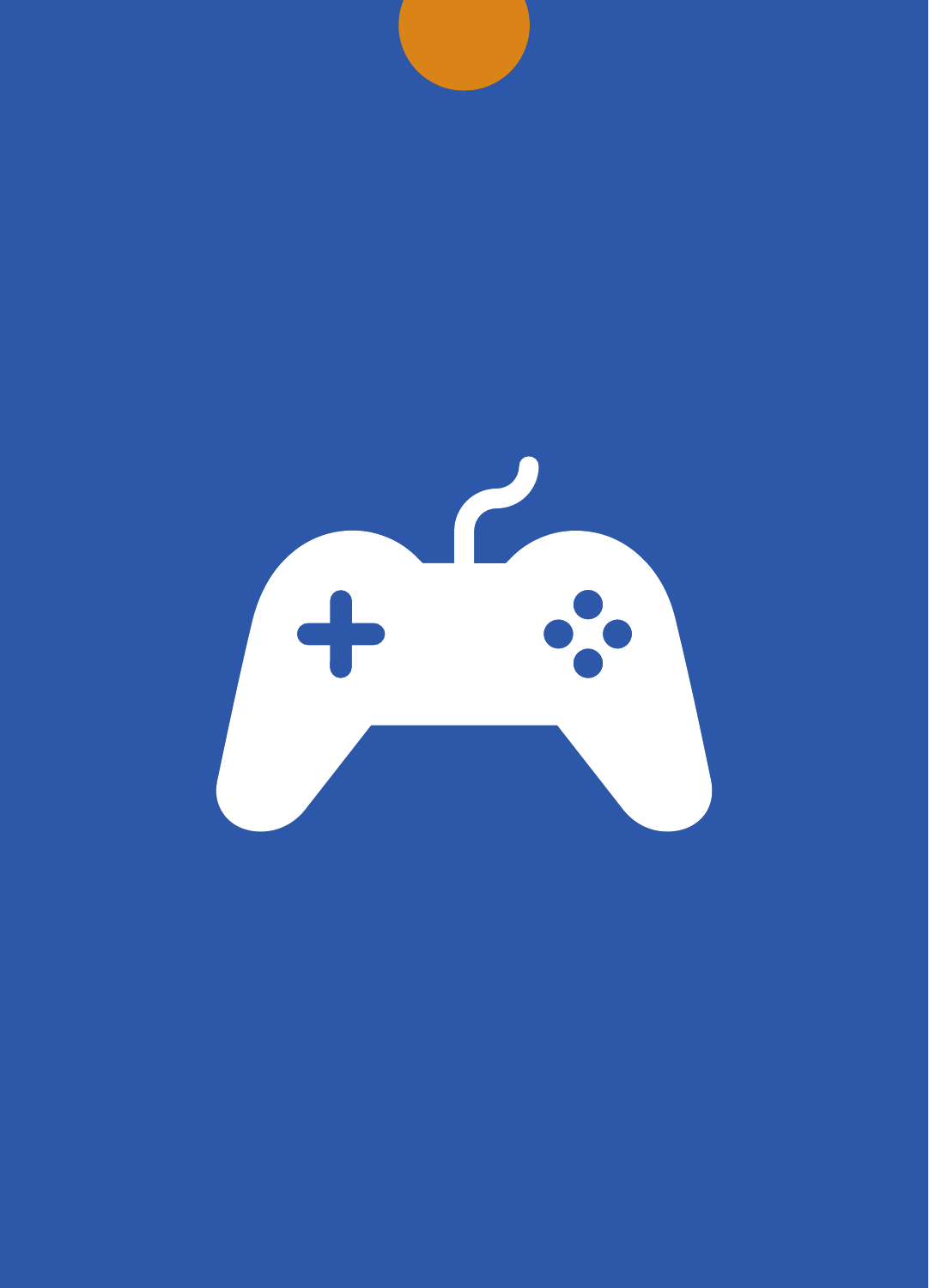## Nintendo Wii Sports

The Wii console introduced a more physical and accessible way to play video games. Available games include bowling, boxing, tennis and golf.

It's a great way to get people using digital technology without them needing to use a computer.

The Wii has a simple control method, making it much easier to use and it can help with hand-eye coordination, personal fitness and wellbeing.

Games can be played solo but are ideal for competitive, social gaming sessions.

### **Participation Confidence**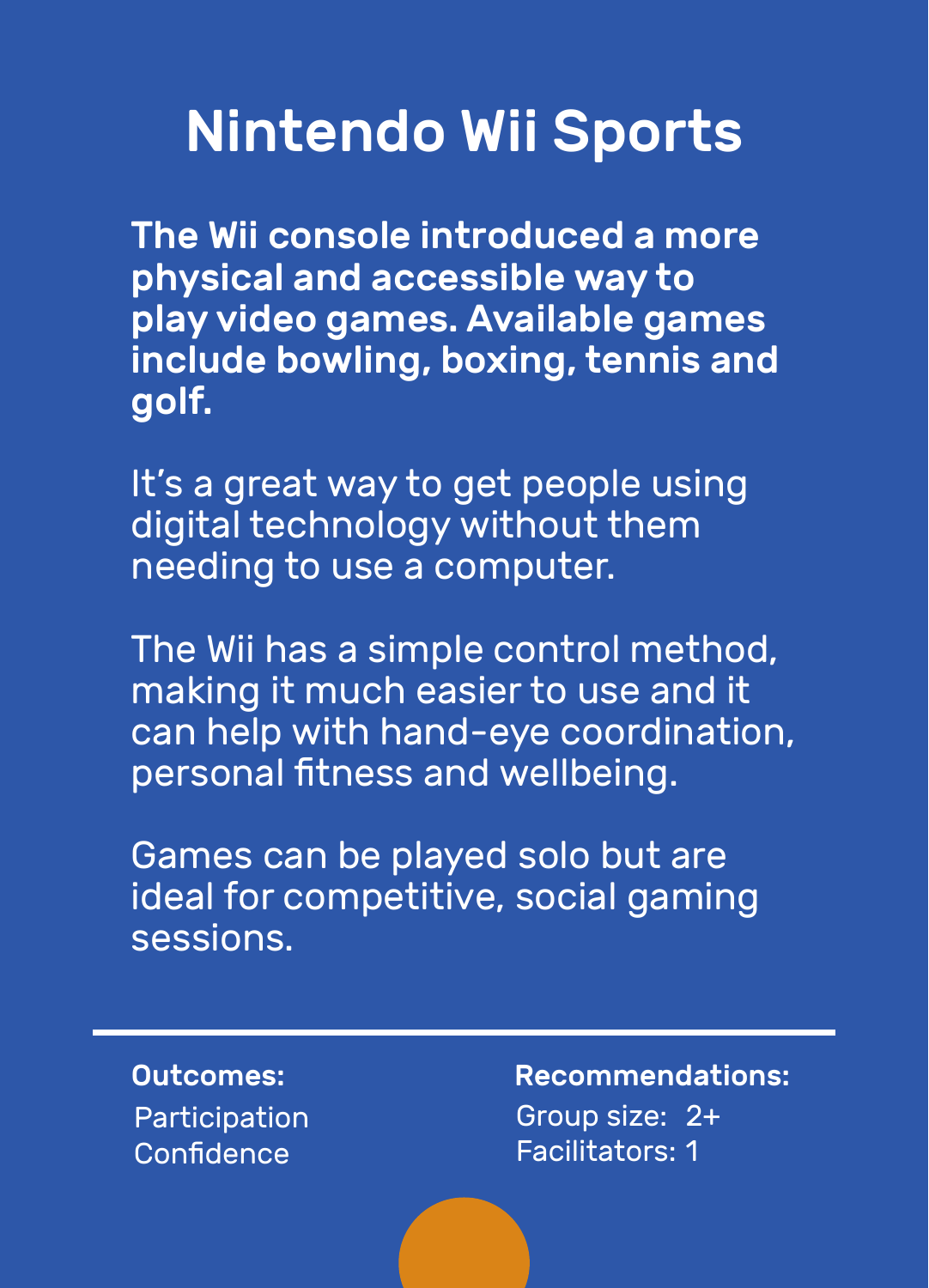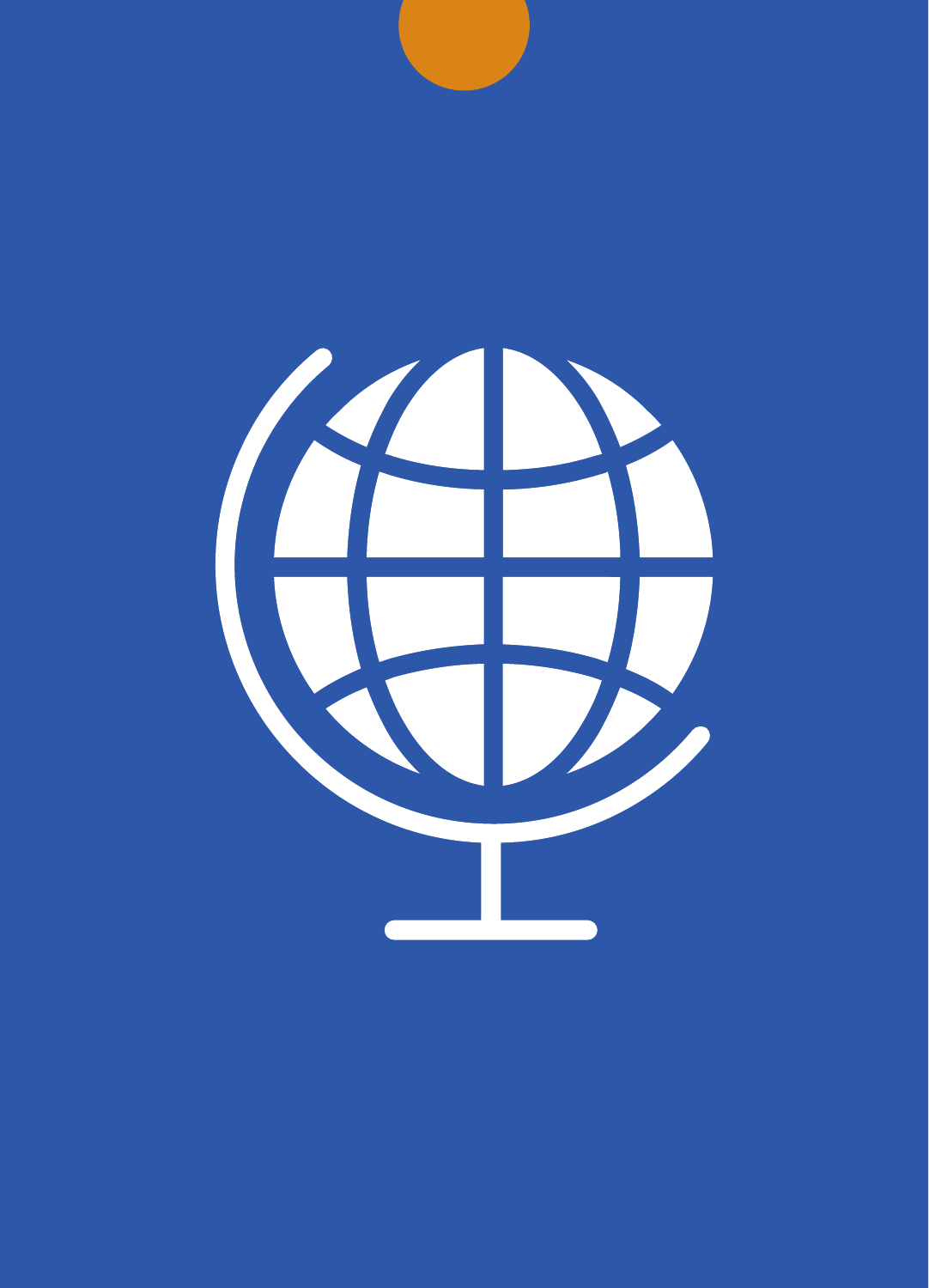## Google Maps

Google Maps lets people explore familiar places from a different perspective.

Seeing something familiar, like where you live, makes things easier to relate to. People quickly start looking round the map to see other places they recognise.

This can help with using either a mouse or touchscreen device, and with discovering new places in the local community.

Why not create a quiz? Get people to find the shortest route between two places, or famous landmarks by just a postcode.

*NB. The Maps app pre-installed on iPads is not Google Maps and works slightly differently. Google Maps can be found in the App Store.* 

Further digital skills **Participation** Independence

### Outcomes: Recommendations:

Group size: 1+ Facilitators: 1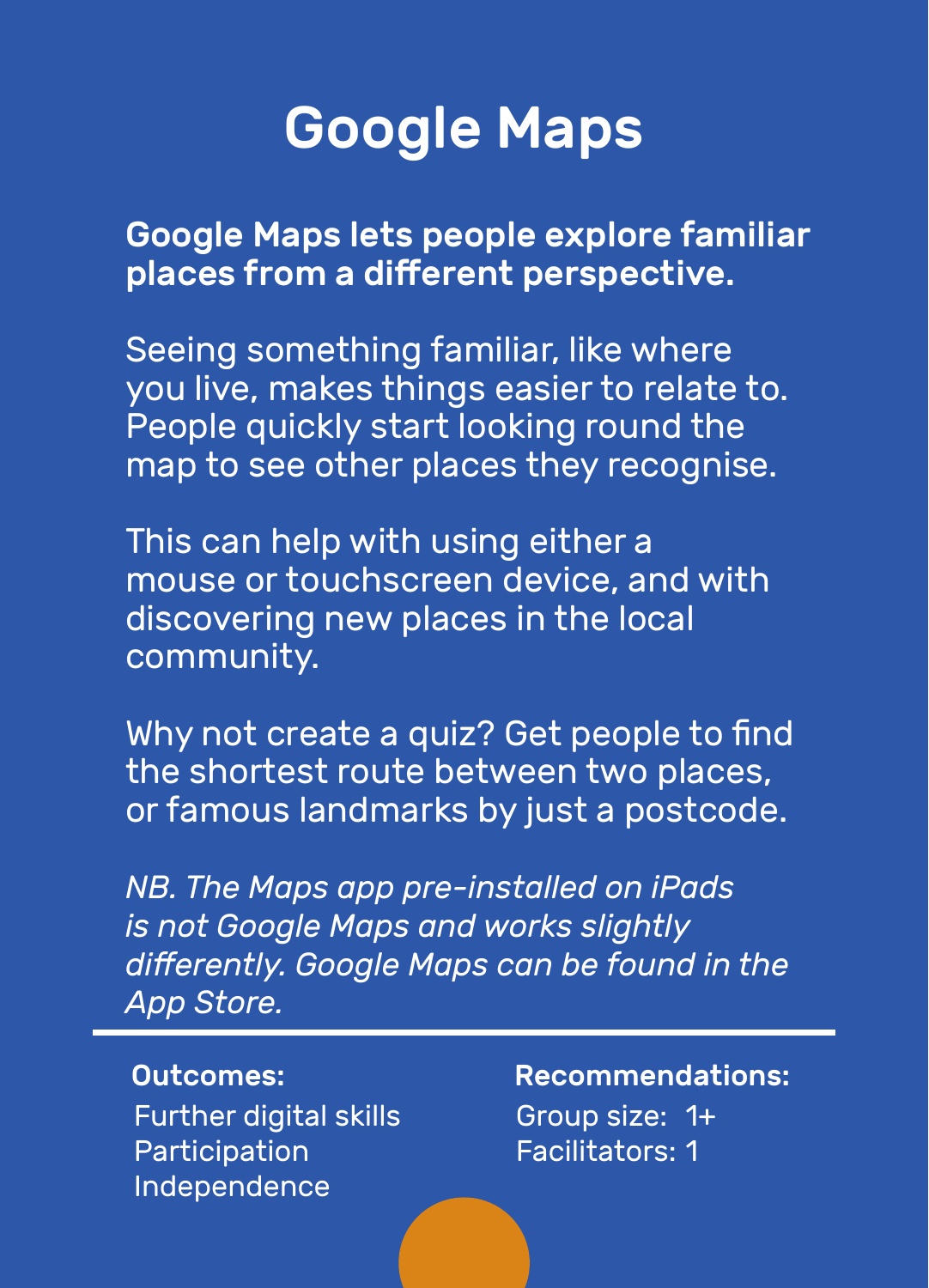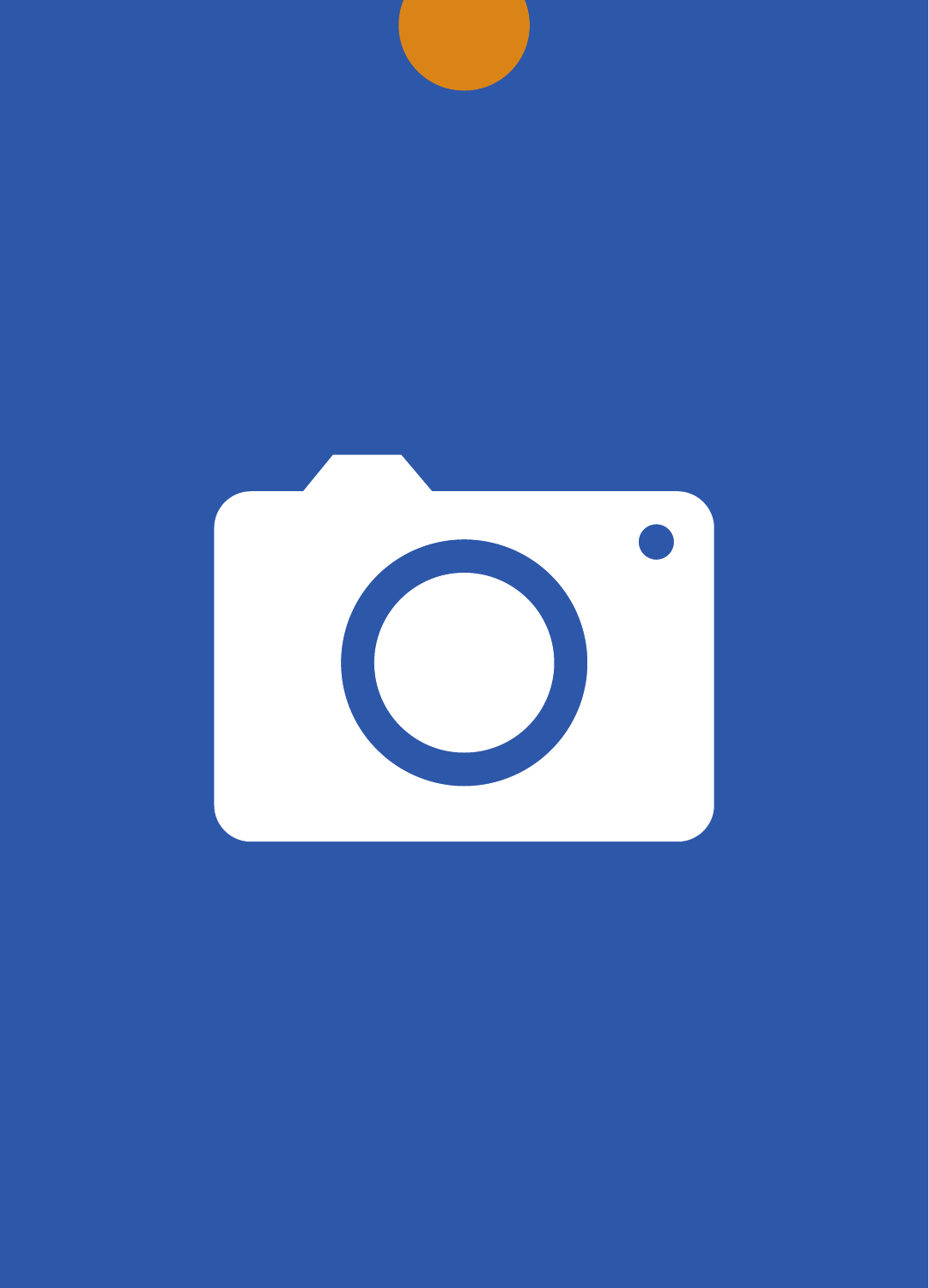# Taking and sharing photos

It's easy to take photos with a smartphone, and sharing them online is a quick and easy way to stay in touch.

This can also help with communicating online and understanding online safety.

Get people taking photos and using any built-in editing tools on a phone or tablet, so they can get used to the device and features.

Later, discuss ways to share photos - such as email, messages and social media - and how once a photo has been shared it's hard to make private again, so care should be taken about what is shared and with who.

Further digital skills Safety awareness **Socialising** 

### Outcomes: Recommendations:

Group size: 2+ Facilitators: 1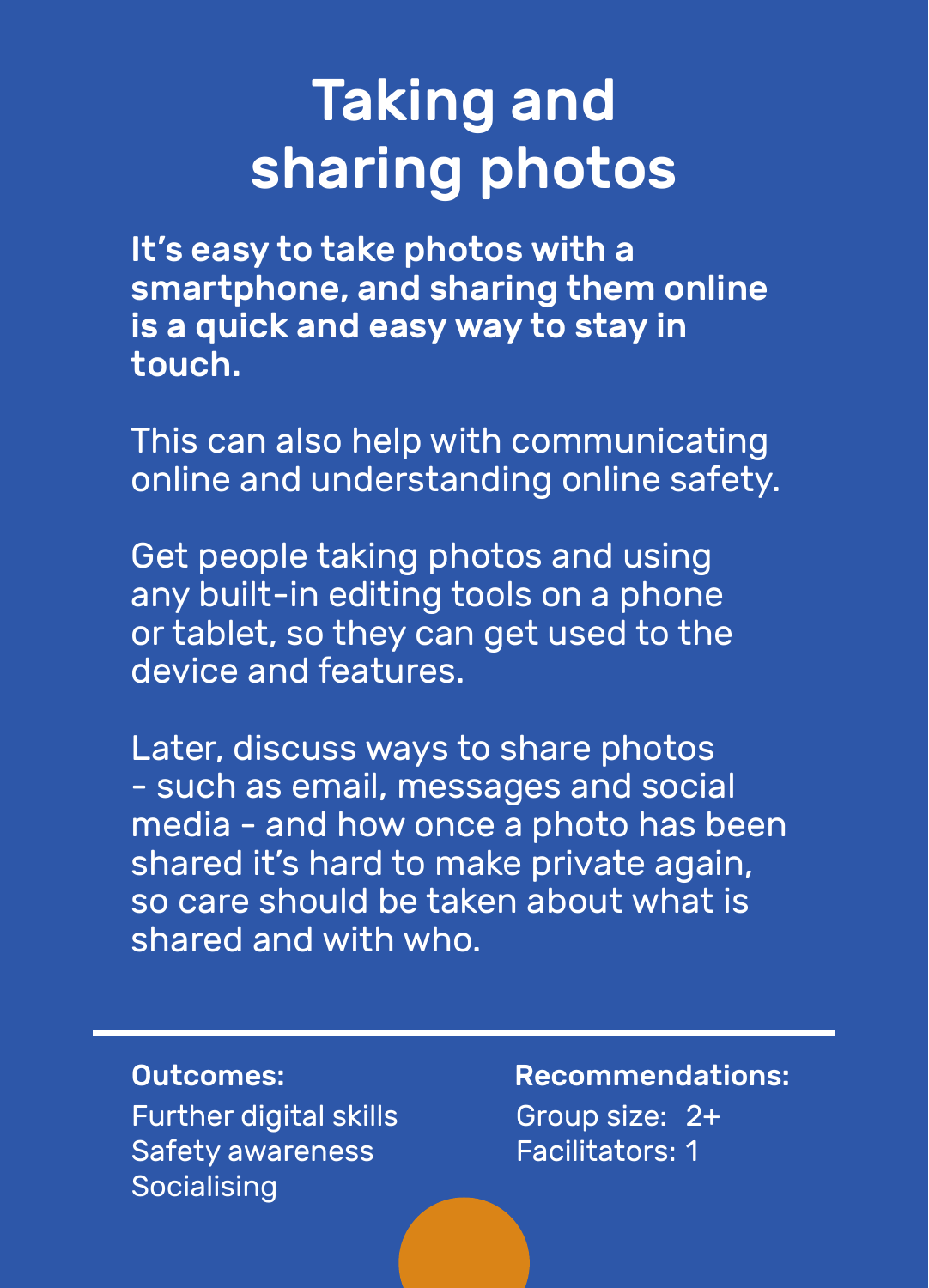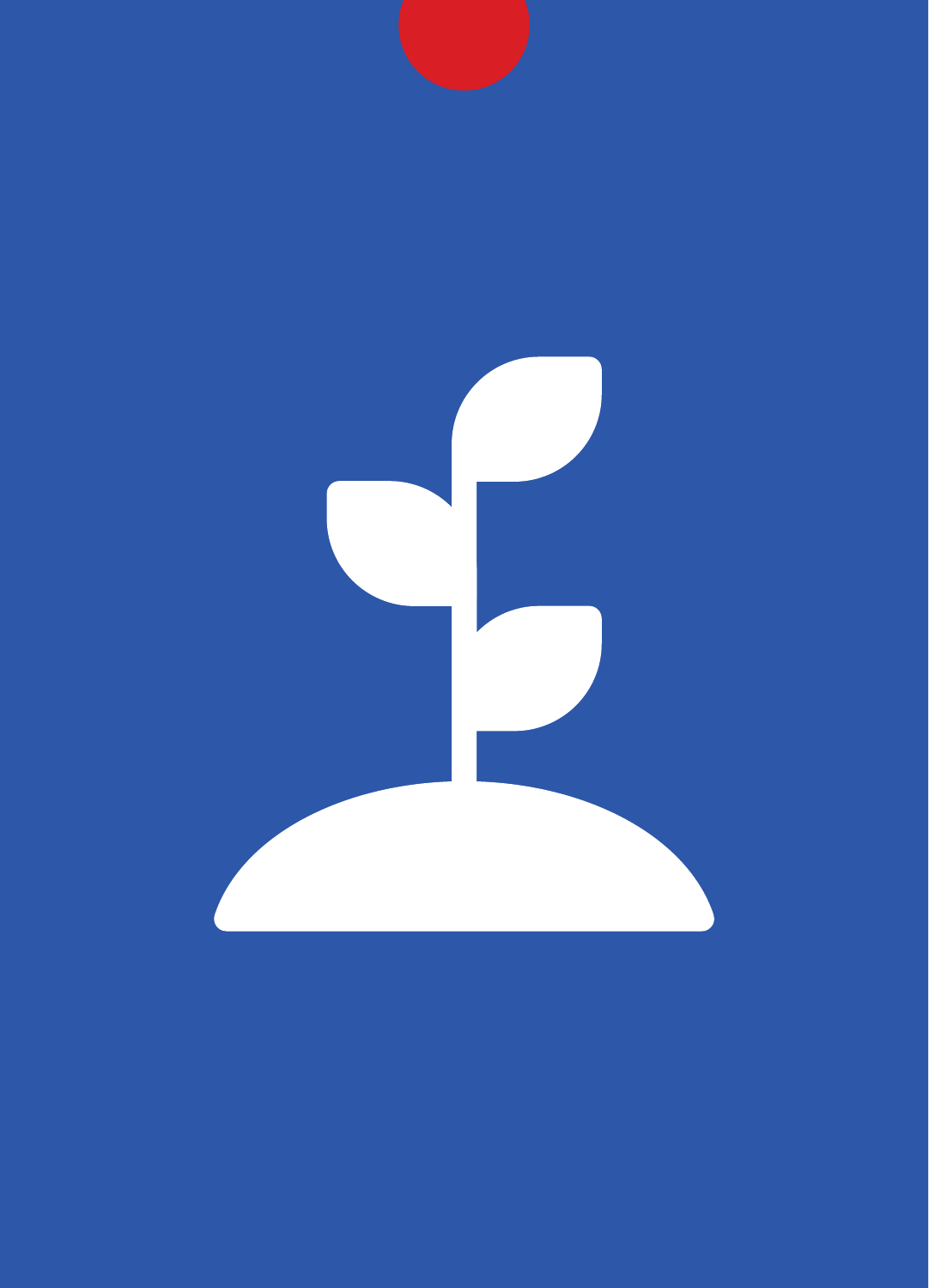## **Gardening**

Gardening can help with well-being, responsibility and teamwork. It's scalable and flexible - from growing house plants, or potatoes in a bucket, to volunteering at a local community garden.

The first session could be searching online what plants can be grown where and at what time of year, then searching where to buy the seeds.

Later, research how to look after the plants and assign tasks like watering, weeding, and checking progress. This could lead to making a spreadsheet showing who is responsible for what and when.

### Community gardens: goo.gl/bMEFF9

**Wellbeing** Independence **Searching** Planning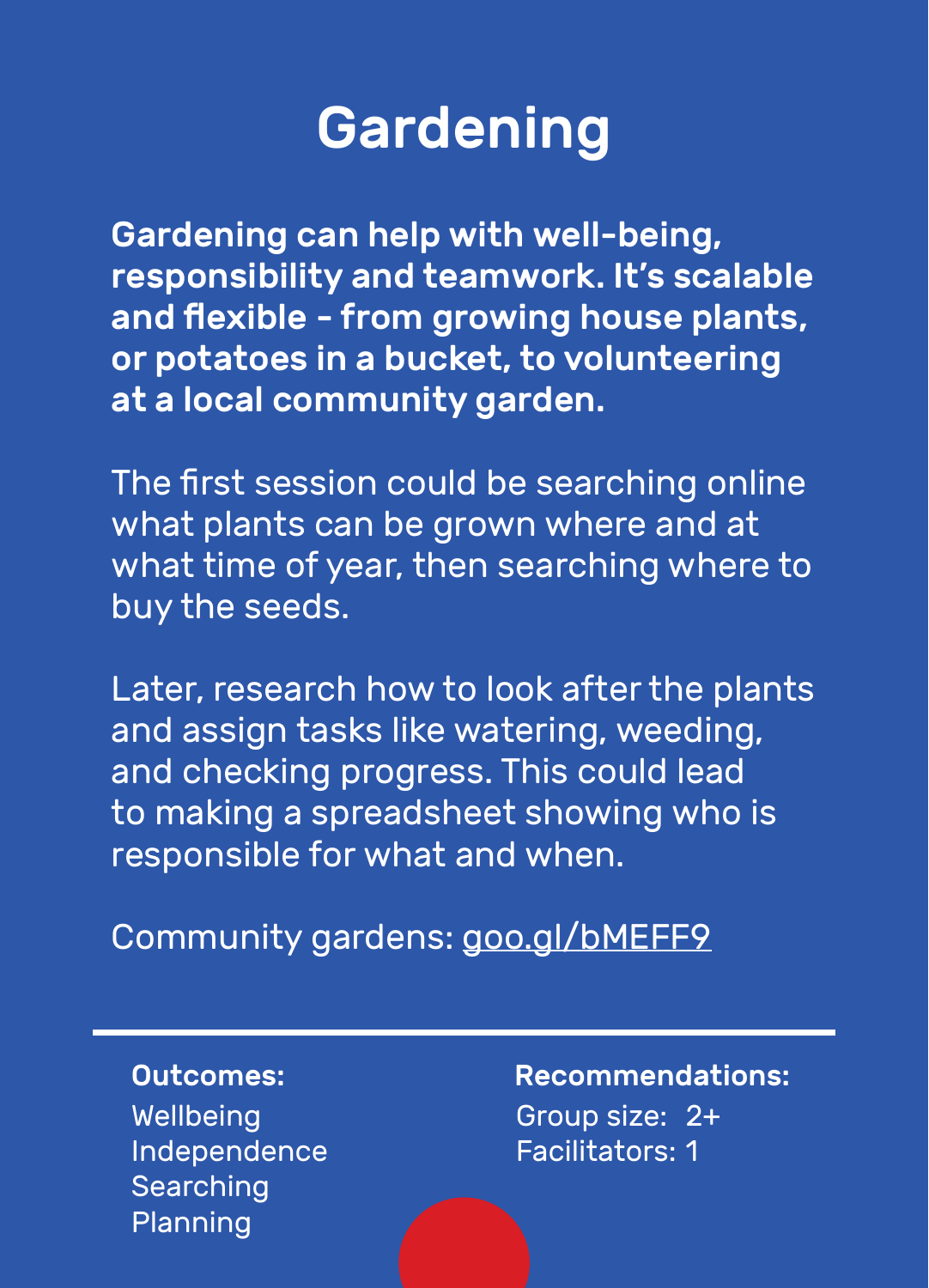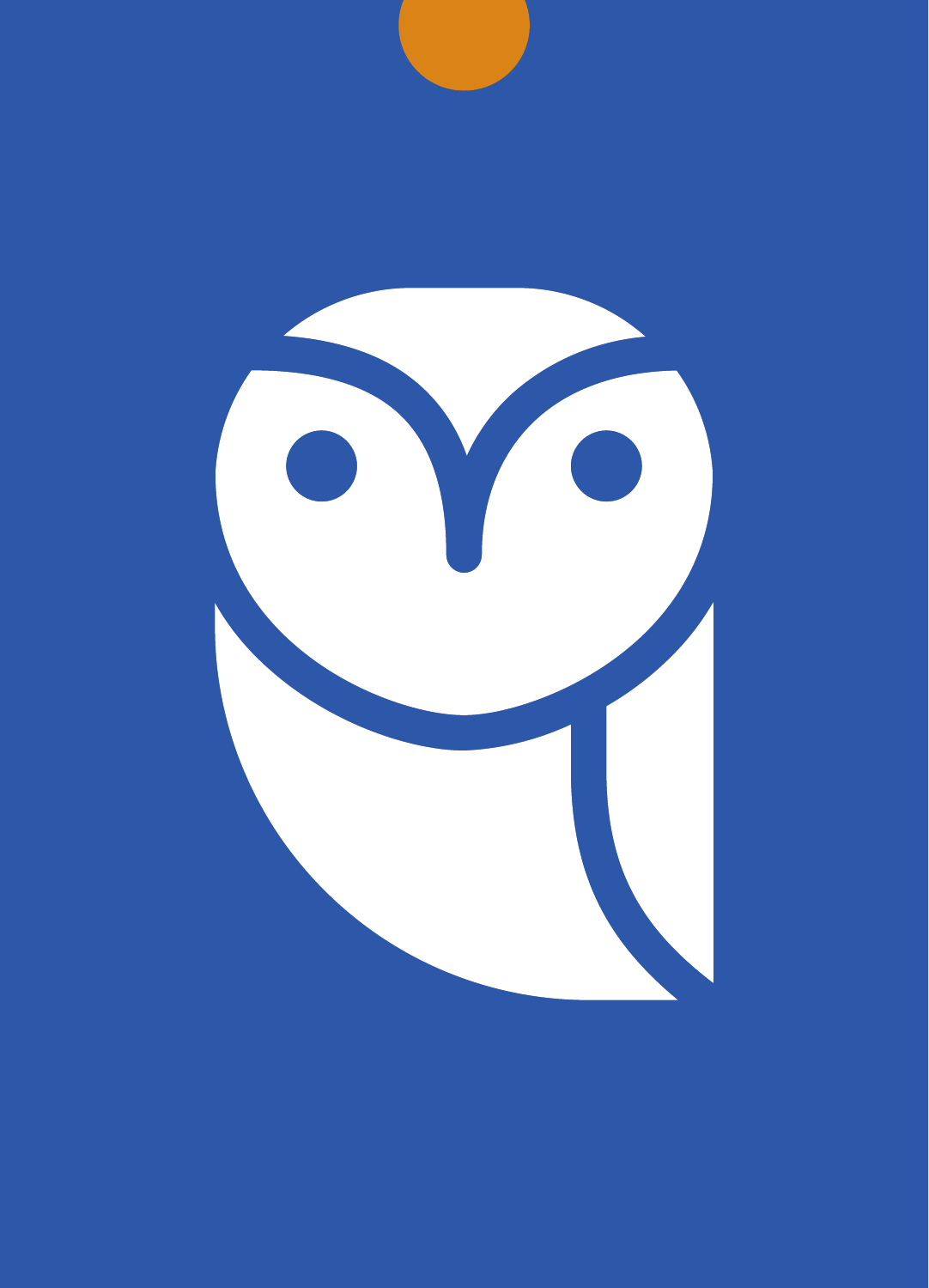## Bird watching

Bird spotting can be relaxing and give people a focus while out and about. Gardens and parks are all ideal, free places to look and listen for birds of different types.

Birding can help with observation, listening and online searching skills.

Get people talking about where you can look for birds, equipment you'll need and how to record observations.

Use the RSPB website to identify birds by picture or song, and see which are common at different times of the year.

RSPB - Identify a bird: goo.gl/QgU9io

**Wellbeing Observation Searching**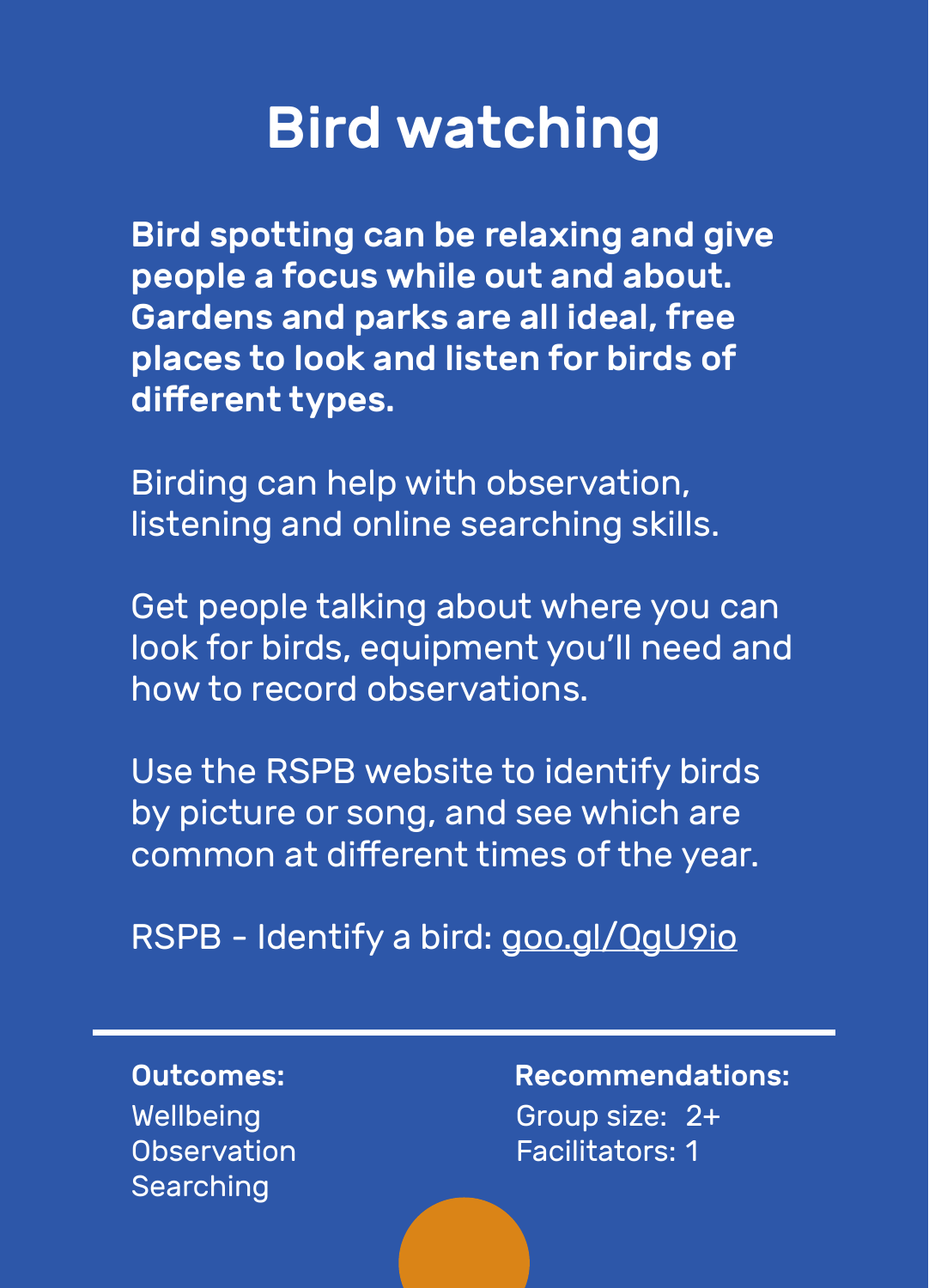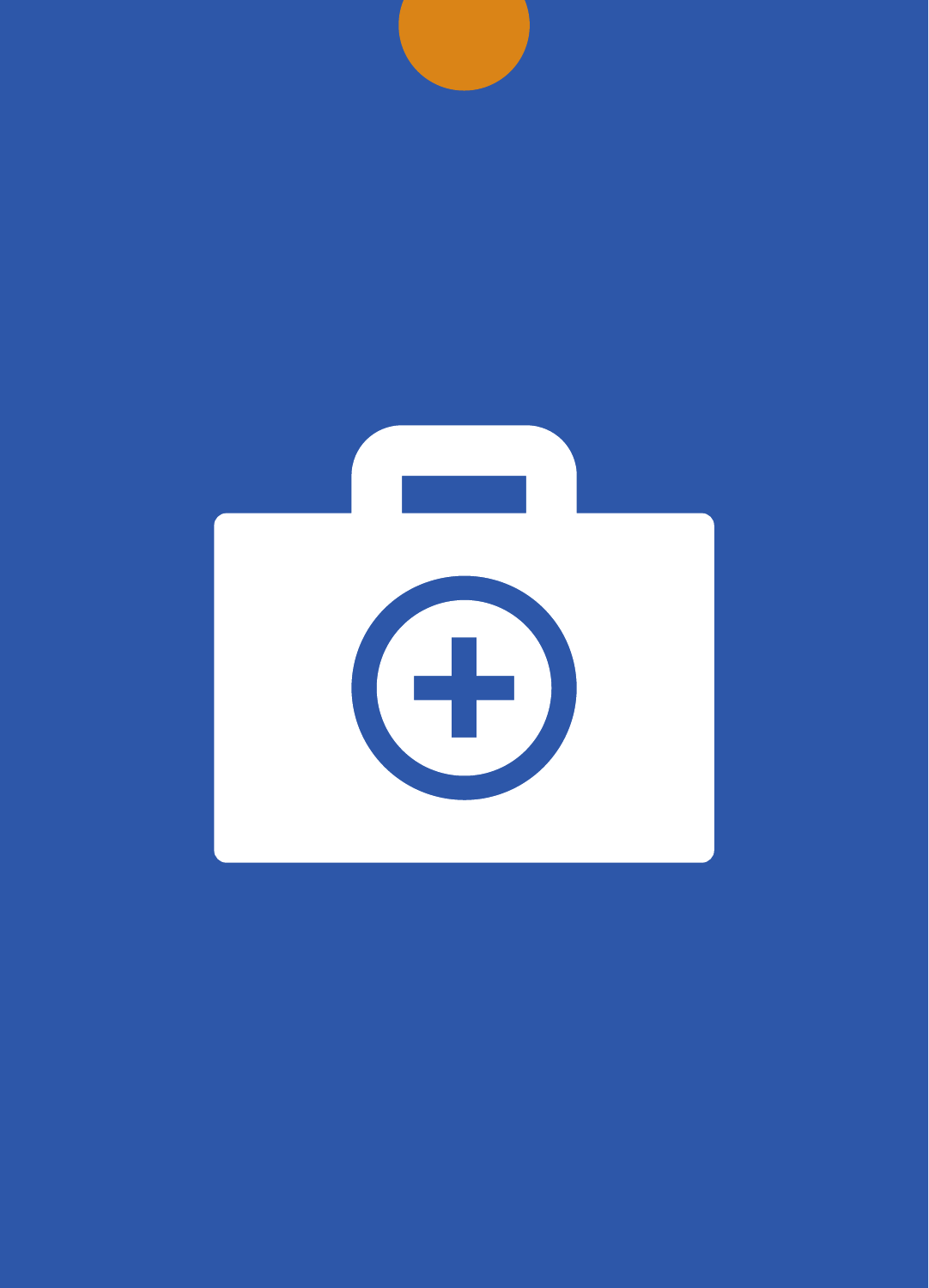## St John Ambulance First Aid

Not everyone has easy access to, or is comfortable using traditional health services, but access to first aid info online can make all the difference.

It can help with health awareness, wellbeing, online searching skills, and confidence in dealing with emergencies.

Use the St John Ambulance website to look at things like dealing with a suspected broken bone or putting someone into the recovery position. Or people could download the app and be helped to use it.

You don't need to be a qualified first aider to provide this advice.

St John Ambulance: goo.gl/d96RTF

**Wellbeing Confidence Searching**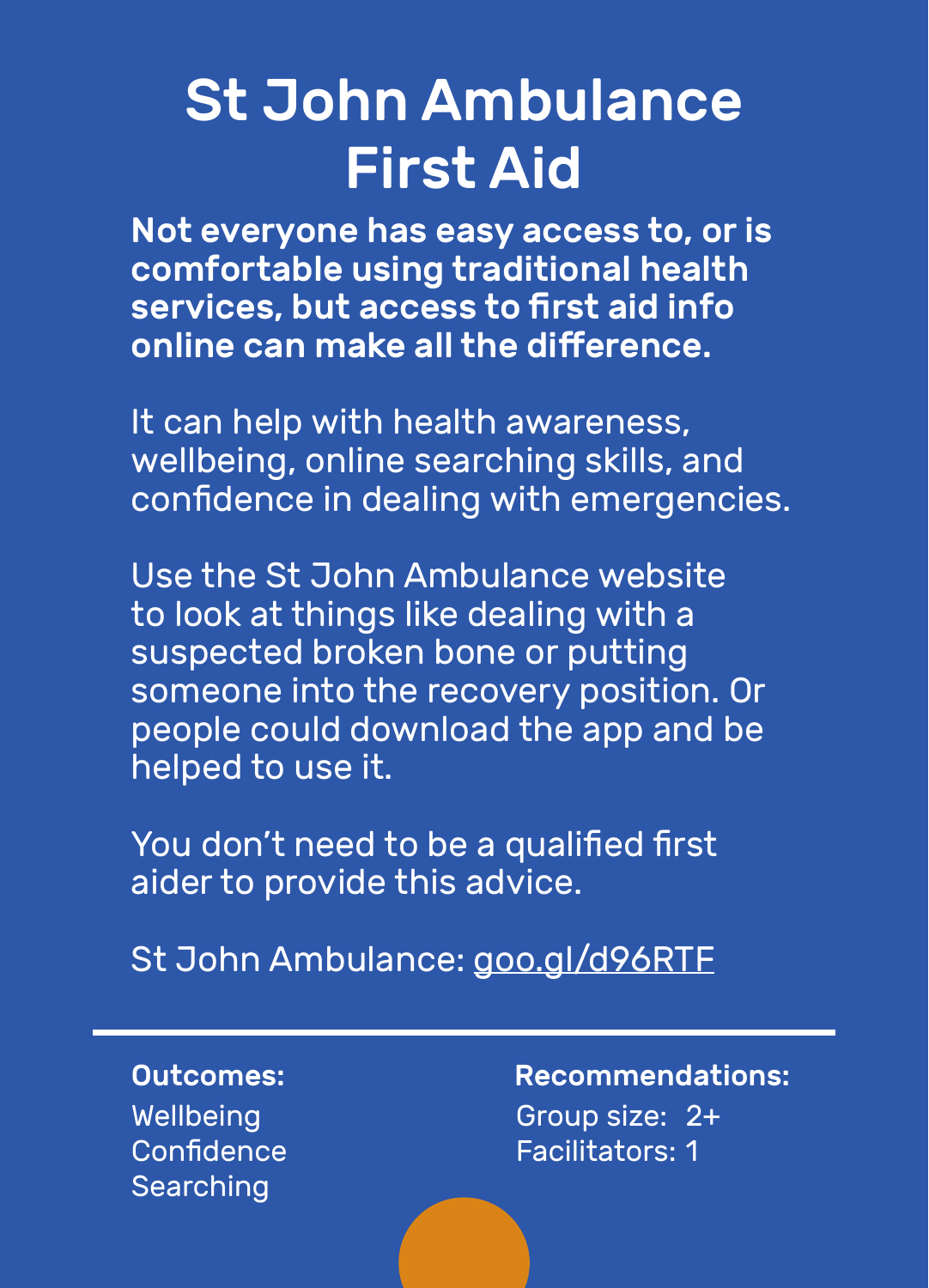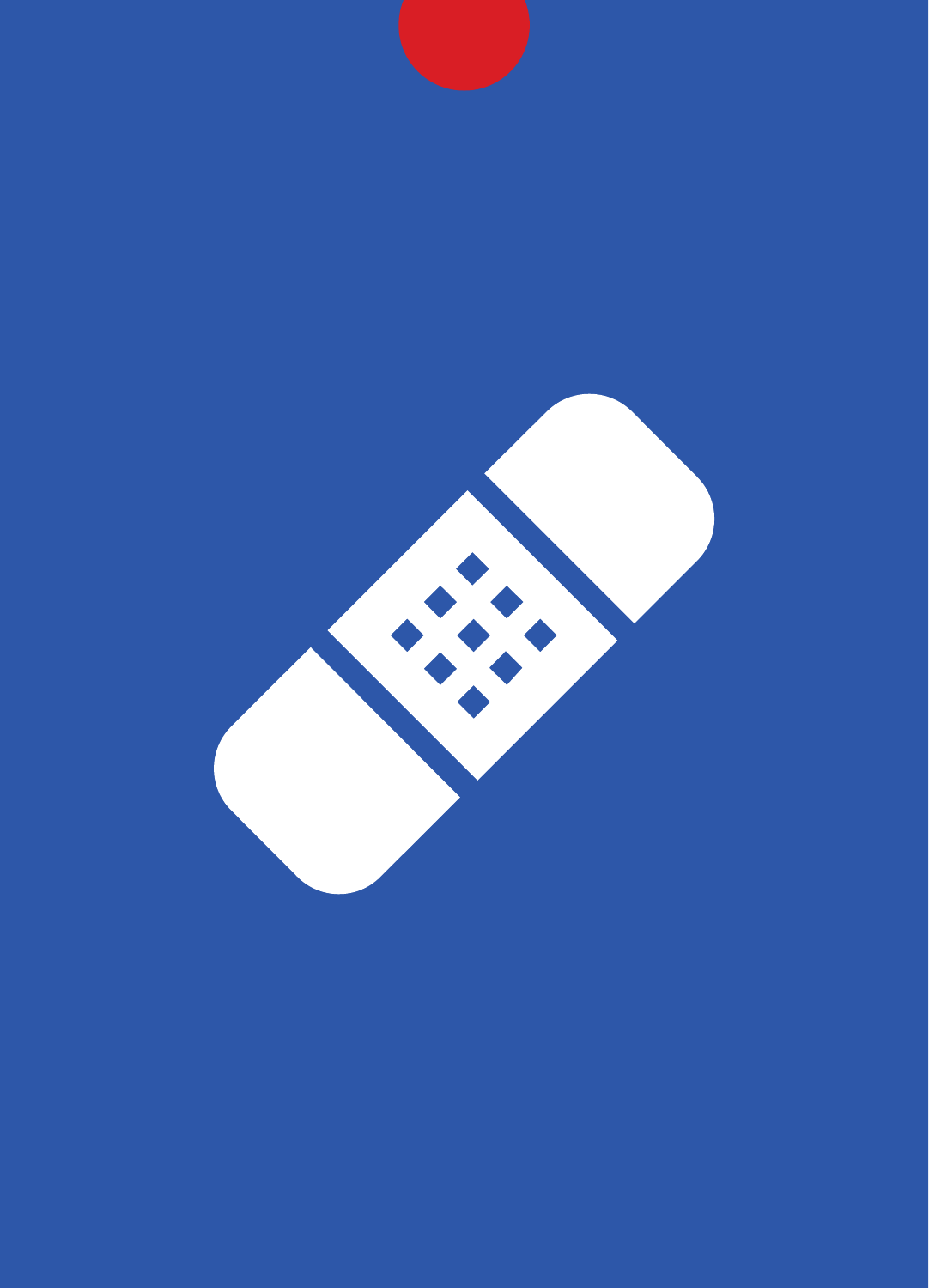# St John Ambulance injury advice

Some people really don't like going to the doctors.

If someone has an injury, they can send a picture of it to their local St John Ambulance who can work out how serious it is, if the person needs to go to A&E, or advise them on appropriate first aid.

This can help with targeted health advice and encourage people to make sure they get help when they need it.

You'll need to develop a good relationship with your local St John Ambulance, and have a device that can send pictures.

Pictures should be anonymous, so make sure the picture is of the injury only.

# Access to healthcare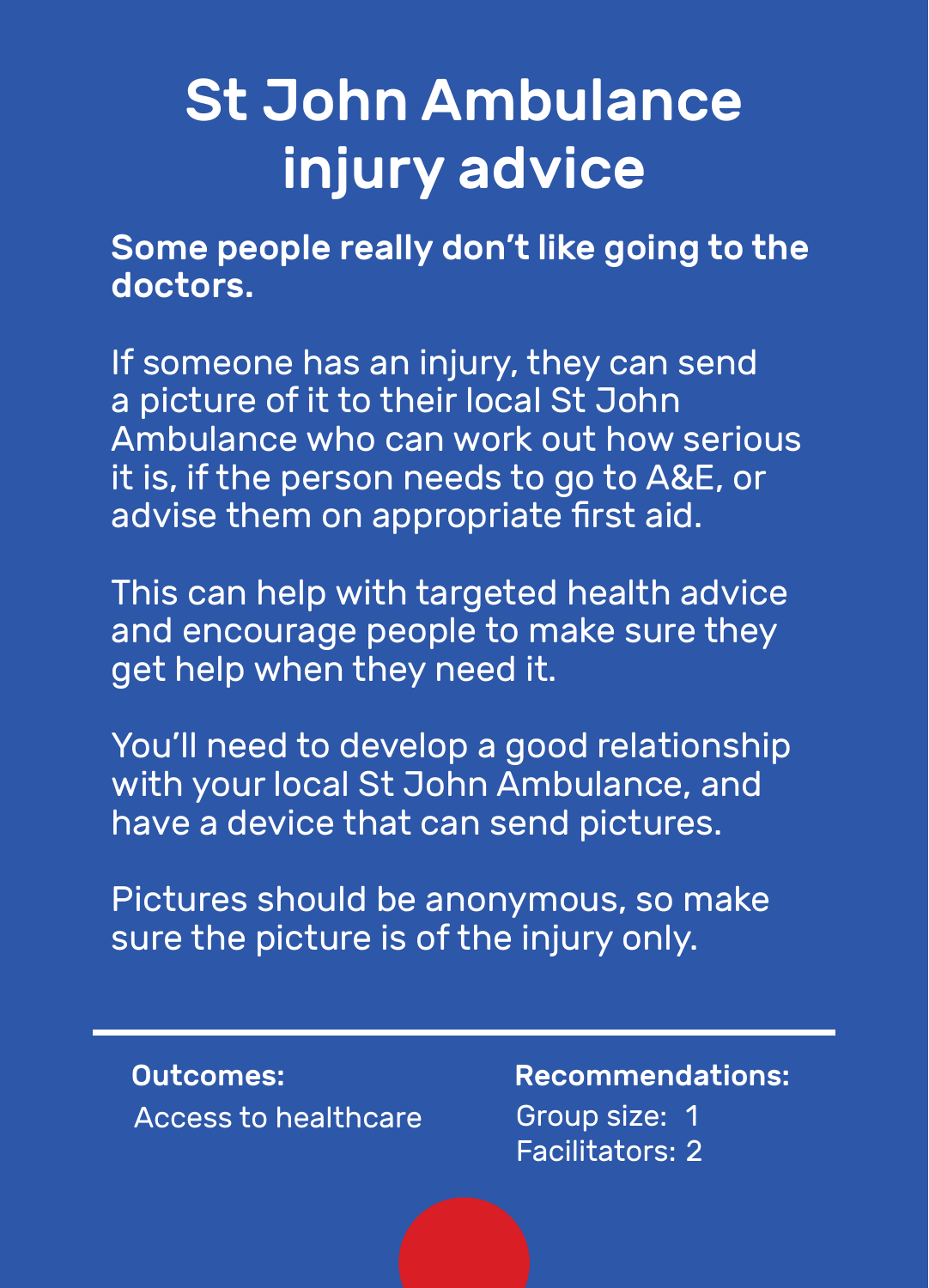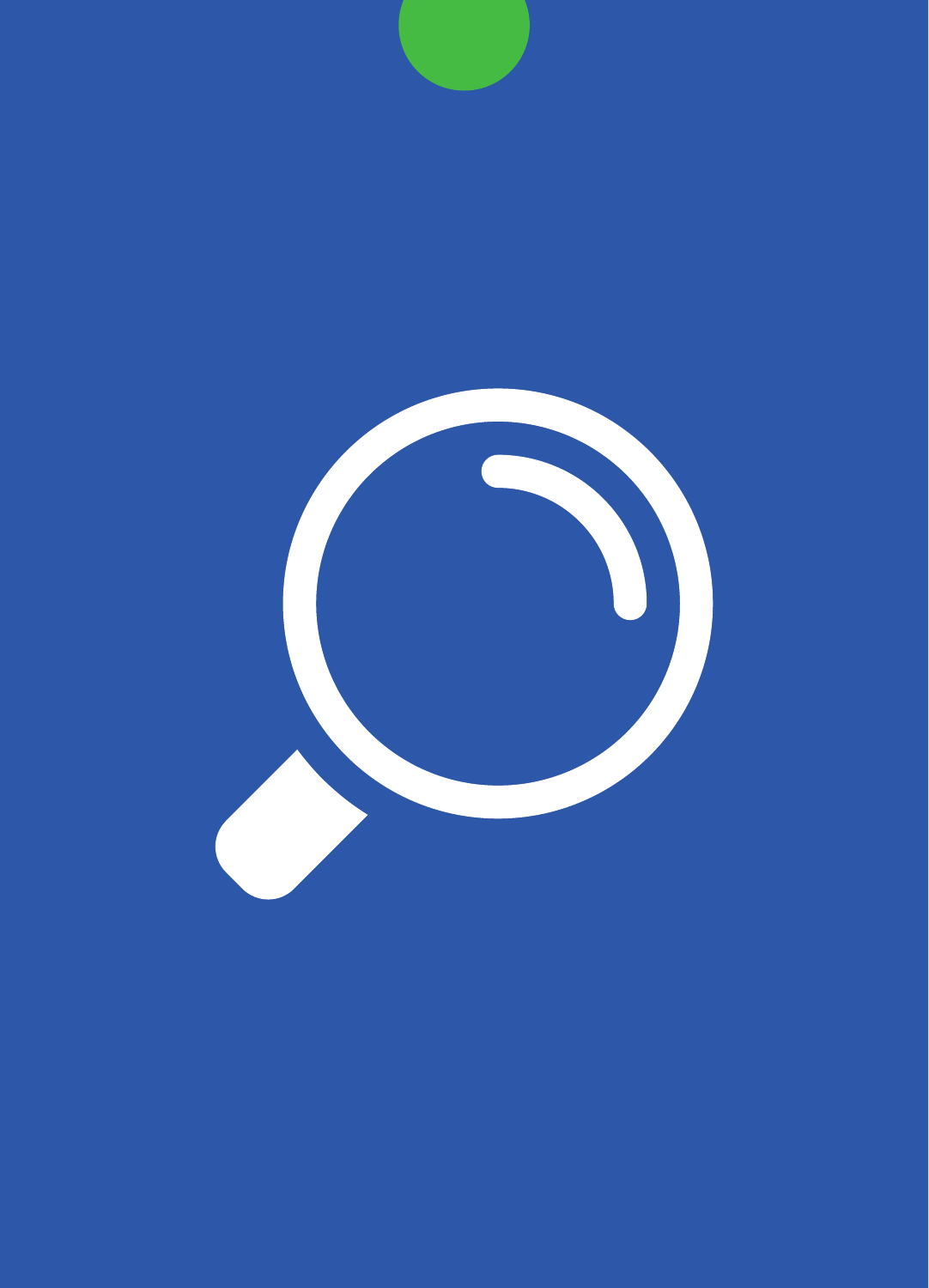## Better online searching

People usually search online by simply typing a few words into the search bar, but things like keywords, quotation marks and wedge words can help get better results.

Choose a topic to search for and write down a list of keywords about the topic.

The try putting a minus symbol in front of some words to exclude them. Or try putting some words in quotation marks to search for a specific phrase. Lastly, try adding wedge words such as 'review', 'help', or 'news'.

This just requires a connected device. It can be done 1-1, or as a group activity to get people discussing and sharing their results.

# Basic digital skills 1+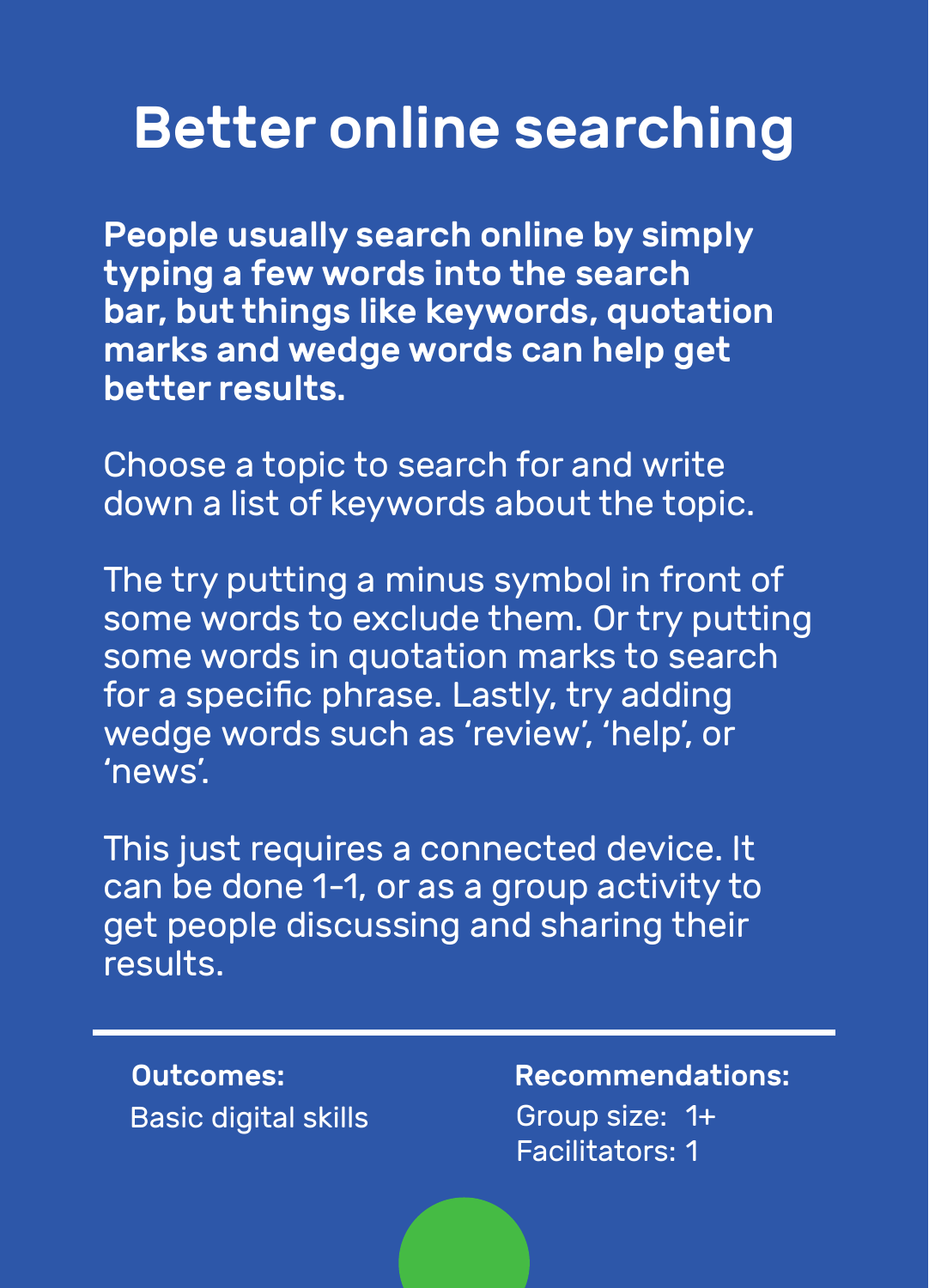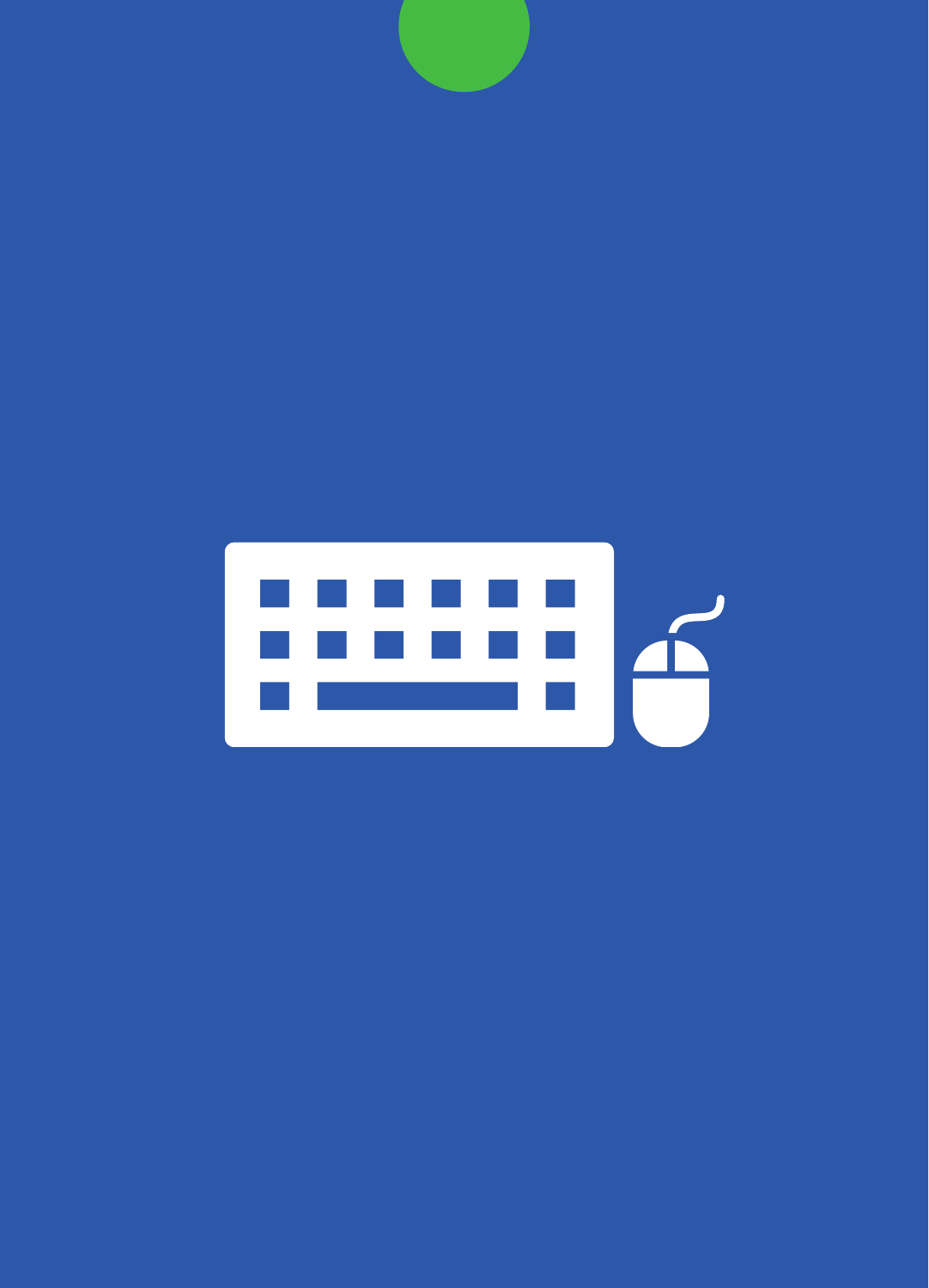## Using the mouse and keyboard

People who can confidently use a smartphone can sometimes struggle with, or be intimidated by a desktop computer or laptop.

Simple online games can provide practice using a mouse. Printing excerpts from popular stories can help with typing.

Mouse practise: www.drawastickman.com www.sheepgame.co.uk www.basicsolitaire.com

Keyboard practise: BBC Dance Mat Typing: goo.gl/SeiRMn Alice in Wonderland: goo.gl/YbEVn7

Basic digital skills 1+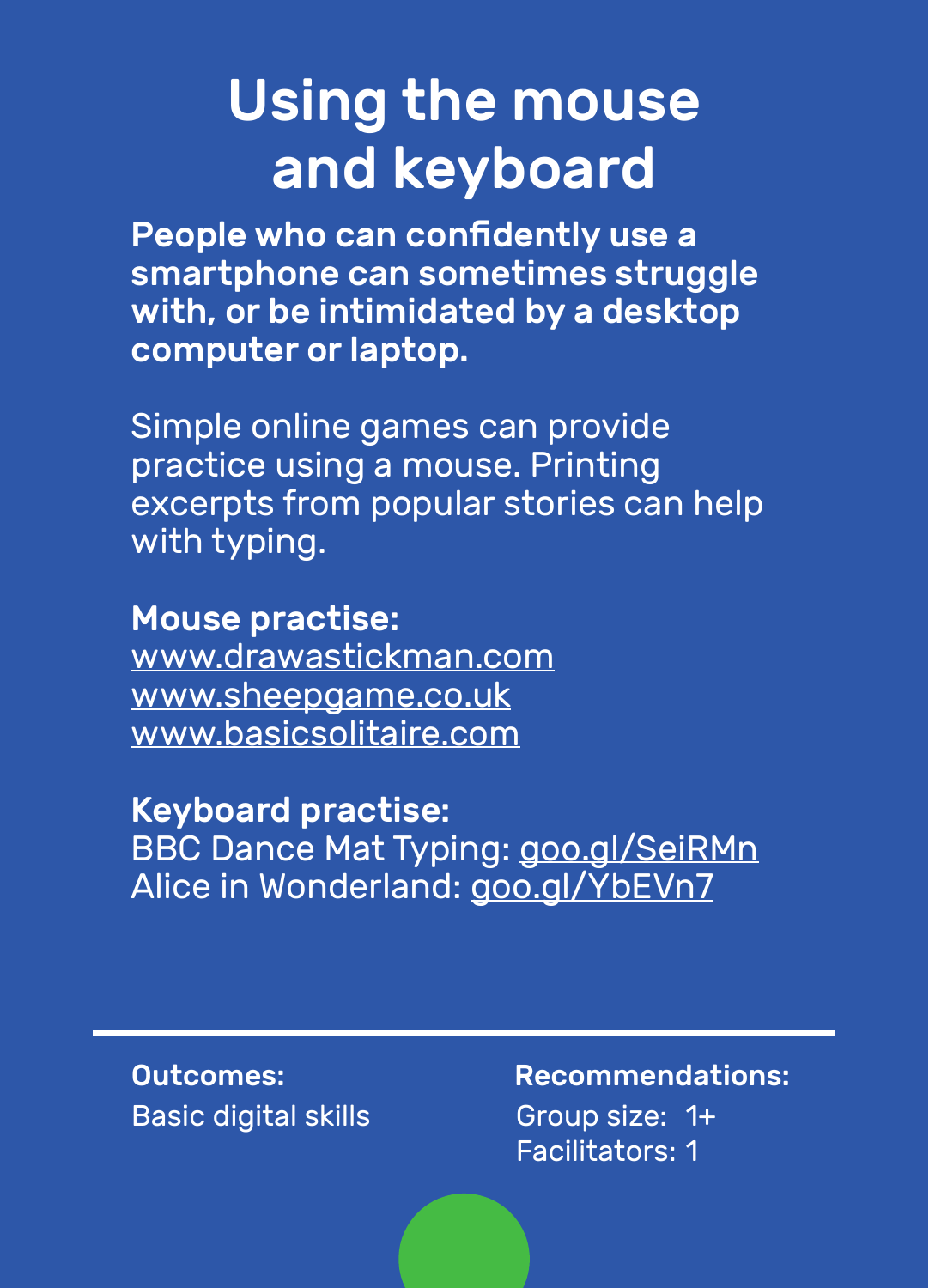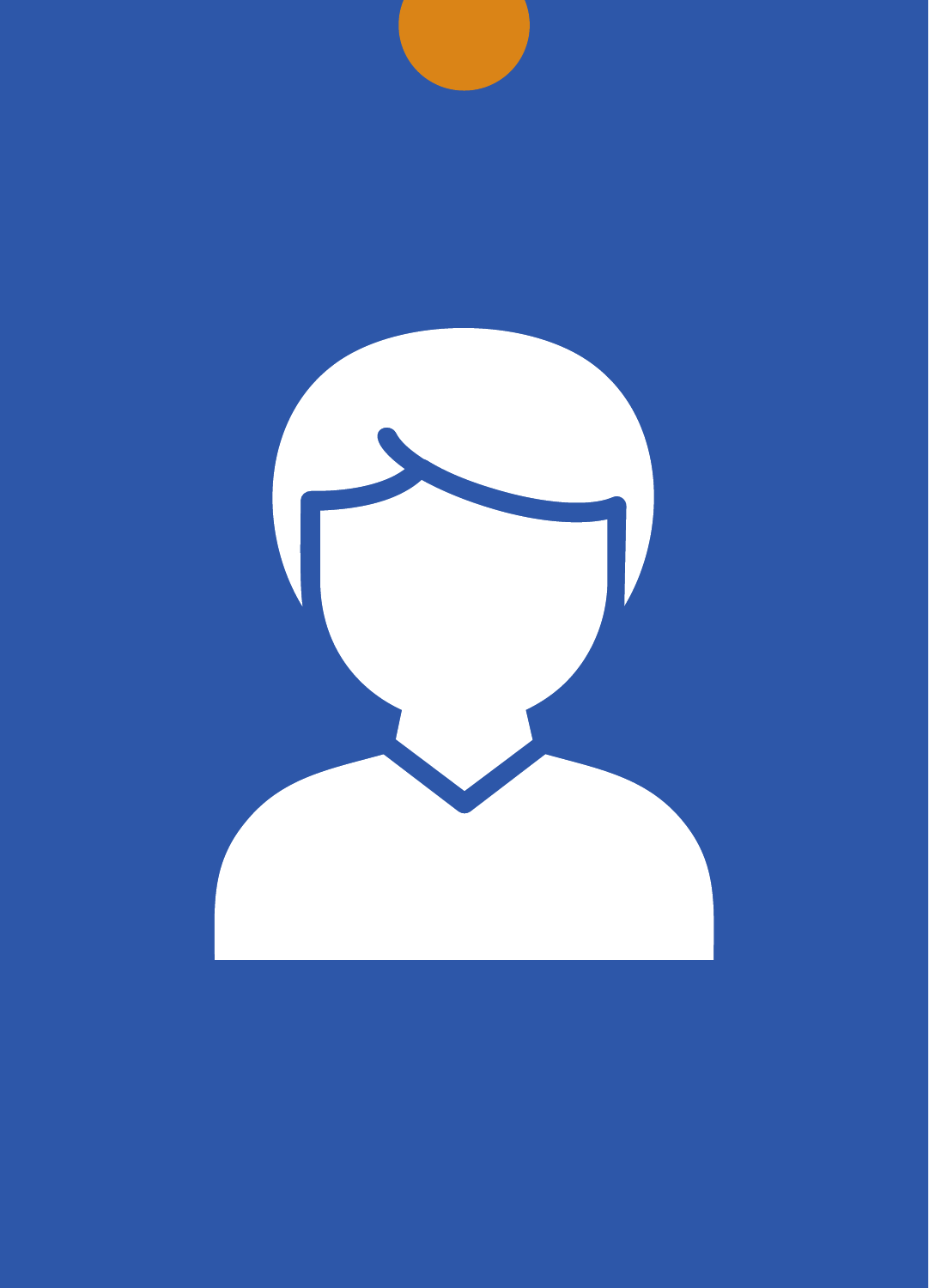## Create your face

Making a picture of yourself can be a simple way to help with self expression and can help with mouse skills and creativity. There are lots of websites to help.

These pictures, called avatars, can range from face only to full body, or even your own superhero or cartoon character.

It can work well doing it with a group so people can view each others.

After using a website to make an avatar you can show people how to save it, print it or share it.

www.avatarmaker.com 15 Avatar websites: goo.gl/RBQvLU

Further digital skills **Socialising Confidence** 

### Outcomes: Recommendations:

Group size: 2+ Facilitators: 1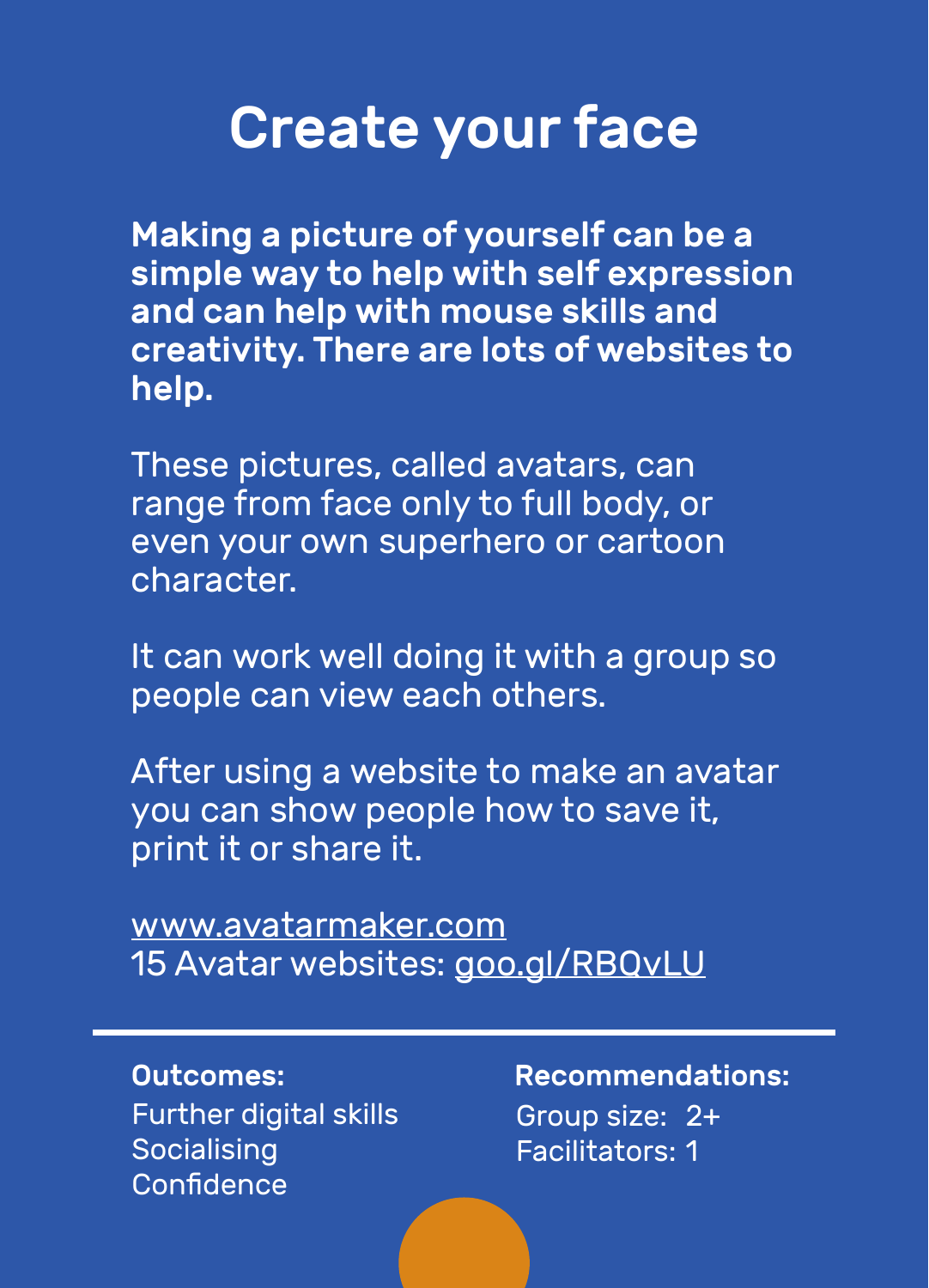